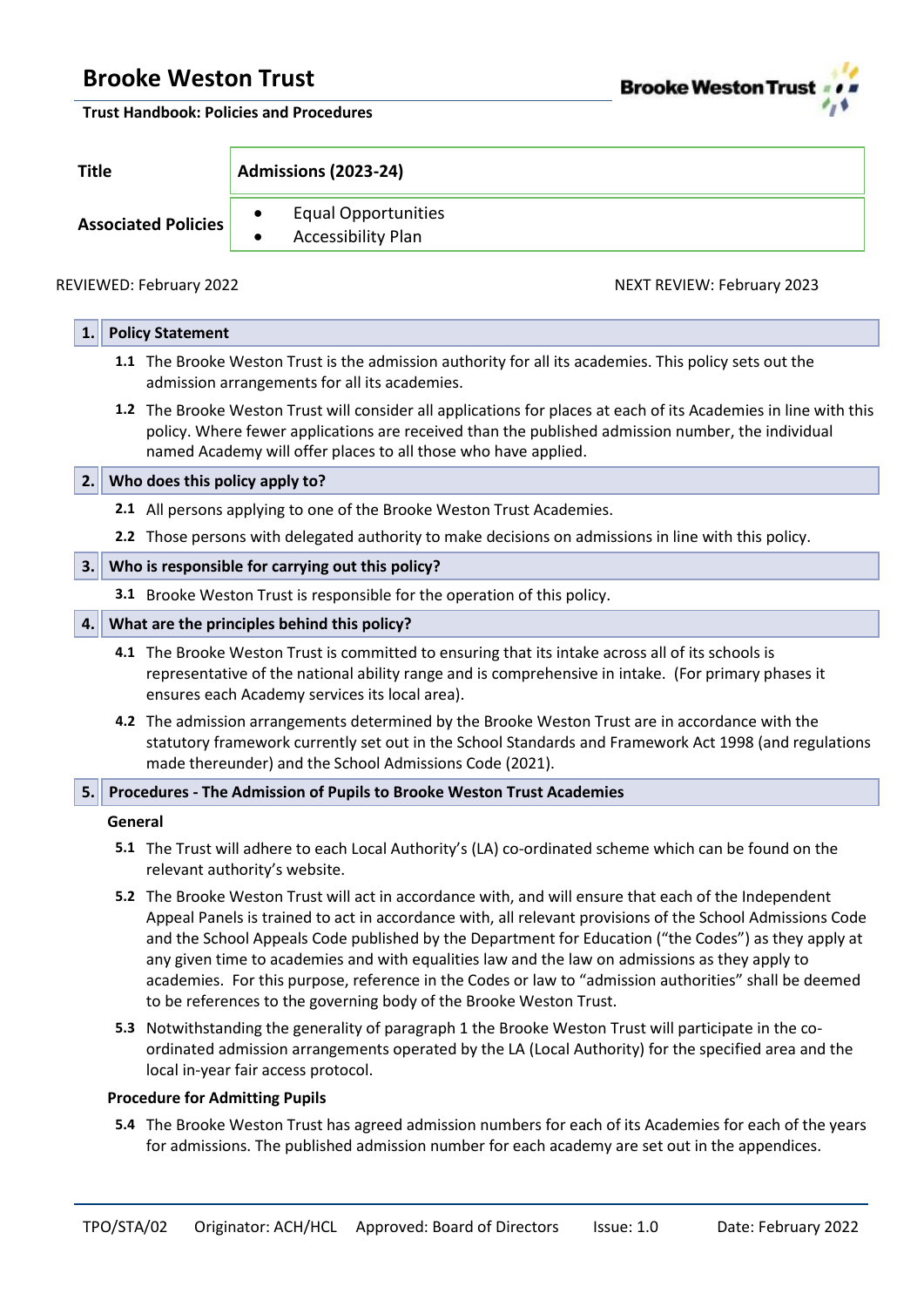

- 5.4.1 **Nursery (if applicable)**
	- Where the Brooke Weston Trust operates nursery provision, they will specify the number of places available in that nursery per session e.g. each morning and each afternoon.
	- Places per session will be offered as either full or part time.
	- All places will be 'free places' i.e. free for one session (3hrs is one session).
	- Children are admitted from the September of the school year when they will become three.
	- NB: Attendance at the Nursery does not guarantee admission to the Primary Phase of the particular Academy.

### 5.4.2 **Reception Class**

- A separate application must be made for admission to the Reception.
- Reception Class is defined in the Schools Admissions Code as "a class in which education is provided which is suitable for children aged 5 and any children who are under or over 5 whom it is expedient to educate with pupils of that age."
- Admissions to Reception classes at each of the relevant primary Academies are made in the September following the child's fourth birthday. A child must start the term after they are five.
- Applications for a Reception place must be done in accordance with the co- ordinated scheme, but applicants (e.g. parents of Summer born children) in receipt of an offer may defer entry until later in that school year but not beyond the point the child reaches compulsory school age or the beginning of the final school term in the school year in which the request was made.
- Each Academy shall, where applicable, consider applications from children from multiple births as 'excepted pupils' with regards to the infant class size duty.

### 5.4.3 **Years 7-11**

Each of the Academies has stated their published admissions number in the following appendices. Their oversubscription criteria directly relate to the named Academy.

### 5.4.4 **Post 16 (if applicable)**

- Most of the secondary Academies have capacity to accept pupils in the Sixth Form (see Appendices). Each Academy has a published admission number which represents the external number of candidates that it will admit. In such circumstances, each Academy will apply the same academic entry requirements as it does to pupils already on roll in the Academy.
- In any specific year, the Brooke Weston Trust may determine that in respect of any of its academies it is able to admit pupils above the published admission number for that academy. Where such a determination is made, the Brooke Weston Trust will notify the relevant local authority.

### **Process of Application**

### **5.5 Normal admission round**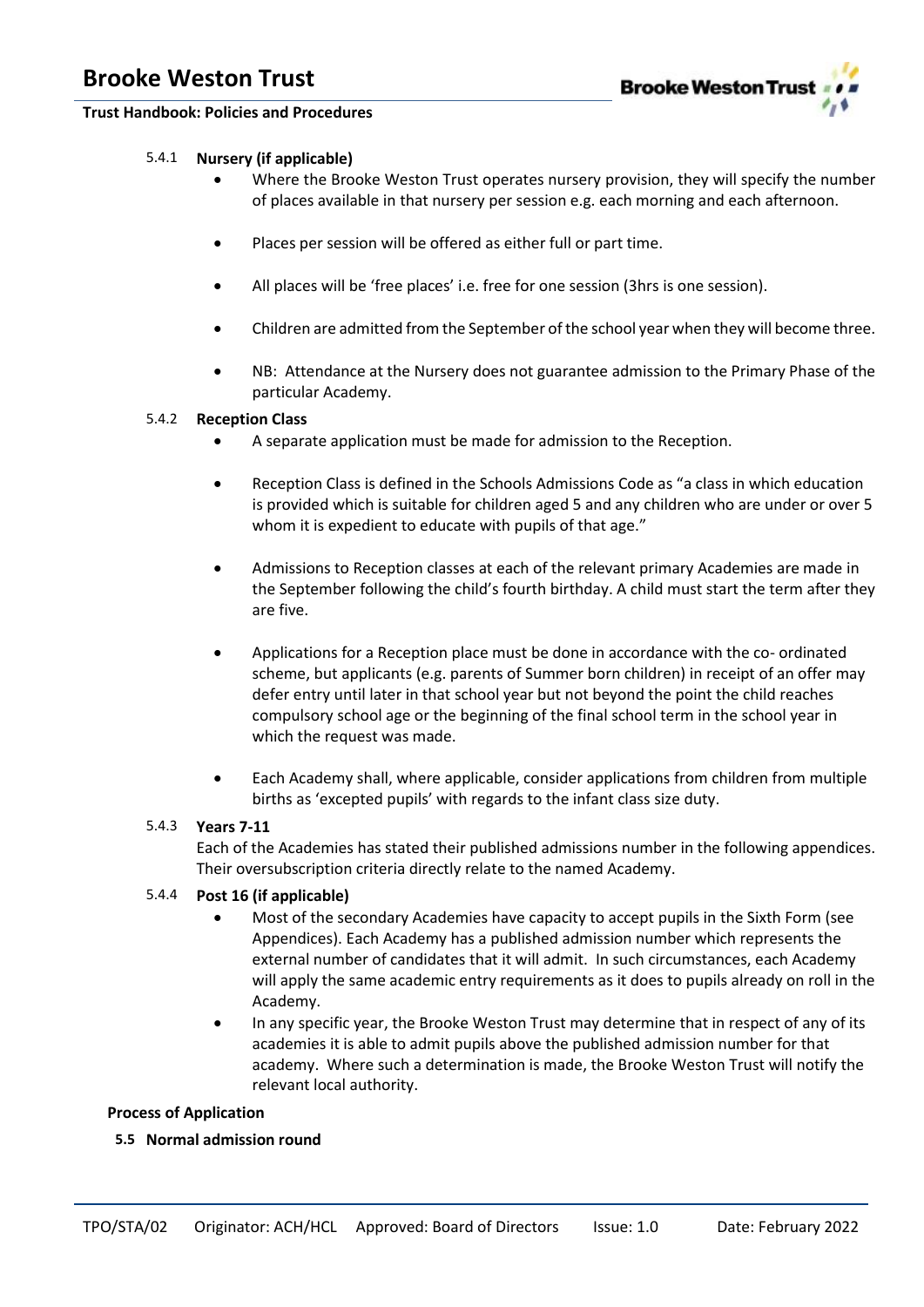

Arrangements for applications for places at any of the Brooke Weston Trust Academies will be made in accordance with the local LA's co-ordinated admission arrangements and will be made on the Common Application Form provided and administered by the relevant LA.

**5.6** The Brooke Weston Trust will use the relevant LA's timetable for applications to the individual Academies each year (exact dates within the months may vary from year to year). This will fit in with the timetable for the co-ordination of admission arrangements within the LA.

### **5.7 In-year admissions**

For admissions outside of the normal admissions round or for year groups which are not the normal points of entry (in-year admissions), parents may apply for a place at any of the Brooke Weston Trust academies.

**5.8** The LA is responsible for administering any in-year applications for places at any of the Brooke Weston Trust Academies outside of the normal admission round. Applications must be made on the Common Application Form provided and administered by the relevant LA. Brooke Weston Trust will process applications in accordance with the timescales as set out in the School Admissions Code.

### **Consideration of Applications**

- **5.9** The Brooke Weston Trust will consider all applications for places at the named Academy. Where the number of applications does not exceed the published admission number or planned capacity for the individual academy, the Trust will offer places to all those who have applied, either during the normal admissions round or as an in-year application.
- **5.10** Although most children will be admitted to the Academy within their own age group, Brooke Weston Trust will consider requests from parents for their child(ren) to be educated outside of their normal age group. Parents are advised to contact the Trust to discuss such a request and submit any relevant evidence with their formal application. The decision whether to offer a place out of year group rests with the Trust and decisions will be taken in line with the School Admissions Code. Parents will have a right of appeal if a place is refused at the academy. Parents do not have a right of appeal if a place is offered in a year group other than the year group for which they applied.

### **Waiting Lists**

- **5.11** The Brooke Weston Trust will operate waiting lists for each of its academies. The waiting list will be administered by the LA on behalf of each individual academy and it will be open for any parent to ask for his or her child's name to be placed on the waiting list following an unsuccessful application.
- **5.12** Given the banding arrangements operated at a number of Brooke Weston Trust academies for entry into Year 7 during the normal admission round, further details will be provided in respect of waiting lists within the appendices for those academies.
- **5.13** Places which become available are filled from the Academy's In-Year Waiting List in accordance with the oversubscription criteria.
- **5.14** Parents/carers must reconfirm they wish their child to remain on the waiting list within one week of the start of each new academic term. Failure to do so may result in removal from the waiting list.

### **Admissions Appeals**

- **5.15** In the event of a place not being allocated, there is a right of appeal to an Independent Appeal Panel. The Appeal Panel will be independent of the Academy. The arrangements for Appeals will be in line with the School Admissions Code and the School Admission Appeals Code published by the Department for Education (DfE). The determination of the Appeal Panel will be binding on all parties.
- **5.16** The Academy will prepare guidance for appellants about how the appeals process will work and will provide appellants with a named contact who can answer any enquiries appellants may have about the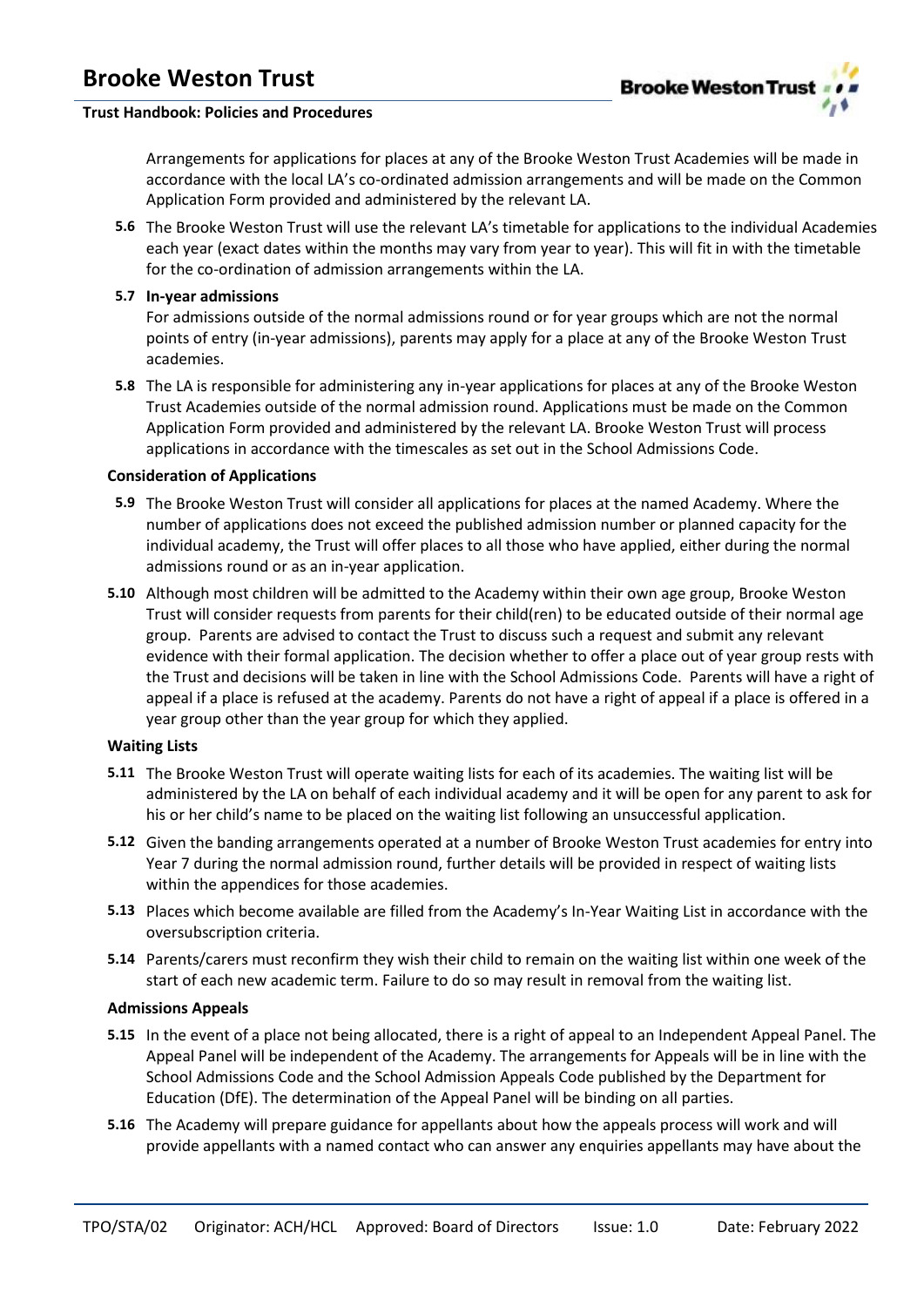

### **Trust Handbook: Policies and Procedures**

process. Before deciding to appeal, visit the LA's website to find out if a satisfactory alternative school may be available and read the information regarding appeals.

- **5.17** As per the Schools Appeals Code (paragraph 12, 5.1) appellants do not have the right to a second appeal in respect of the same school for the same academic year unless, in exceptional circumstances.
- **5.18 Oversubscription Criteria** (if applicable)

Where the number of applications for admission is greater than the published admission number, applications will be considered against the oversubscription criteria set out in the appendices attached for each of the Trust schools. After the admission of pupils with an EHC Plan where the individual Academy is named as the appropriate provision, the criteria will be applied in the order in which they are set out within those appendices.

### **Common terms/definitions**

**5.19** The Brooke Weston Trust has adopted a number of key definitions that apply across the oversubscription criteria in its academies. In order to assist understanding of the admission arrangements, the key terms are set out below:

### 5.19.1 **Looked After Children and all previously Looked After Children**

- A Looked After Child is a child who is (a) in the care of a local authority or (b) being provided with accommodation by a local authority in the exercise of their social services functions (see section 22(1) Children Act 1989) at the time of making an application to a school.
- A previously Looked After Child is a child who was looked after but ceased to be so because the child was adopted (under the Adoption Act 1976 or Adoption and Childrens Act 2002) or become the subject of a child arrangements order (section 8 Children Act 1989) or a special guardianship order (section 14A Children Act 1989).
- A previously Looked After Child is a child who appears to the Admission Authority to have been in state care (i.e. in the care of or accommodated by a public authority, religious organisation or any other provider whose sole/main purpose is to benefit society) outside of England but ceased to be so as a result of being adopted.

Evidence from the relevant social services department may be requested to determine eligibility under this criterion.

### 5.19.2 **Home address**

Where a child lives or their "home address" will be determined at the time of application. The child's home address is defined as the address at which the child normally resides with their parent/carer.

If a child lives with their separated parents for different parts of the week, the Trust will treat their home address as the place the child sleeps for the majority of the school week. If the child spends equal periods at the two addresses, the parents must agree to nominate one address to be taken as the home address.

Documentary evidence of ownership or rental agreement may be required together with proof of actual permanent residence at the property concerned. Places cannot be allocated on the basis of intended future changes of address unless house moves have been confirmed through the exchange of contracts or the signing of a formal lease agreement. The Trust reserves the right to seek further documentary evidence to support your claim to residence. The Trust will withdraw any place allocated if the address is found to be false.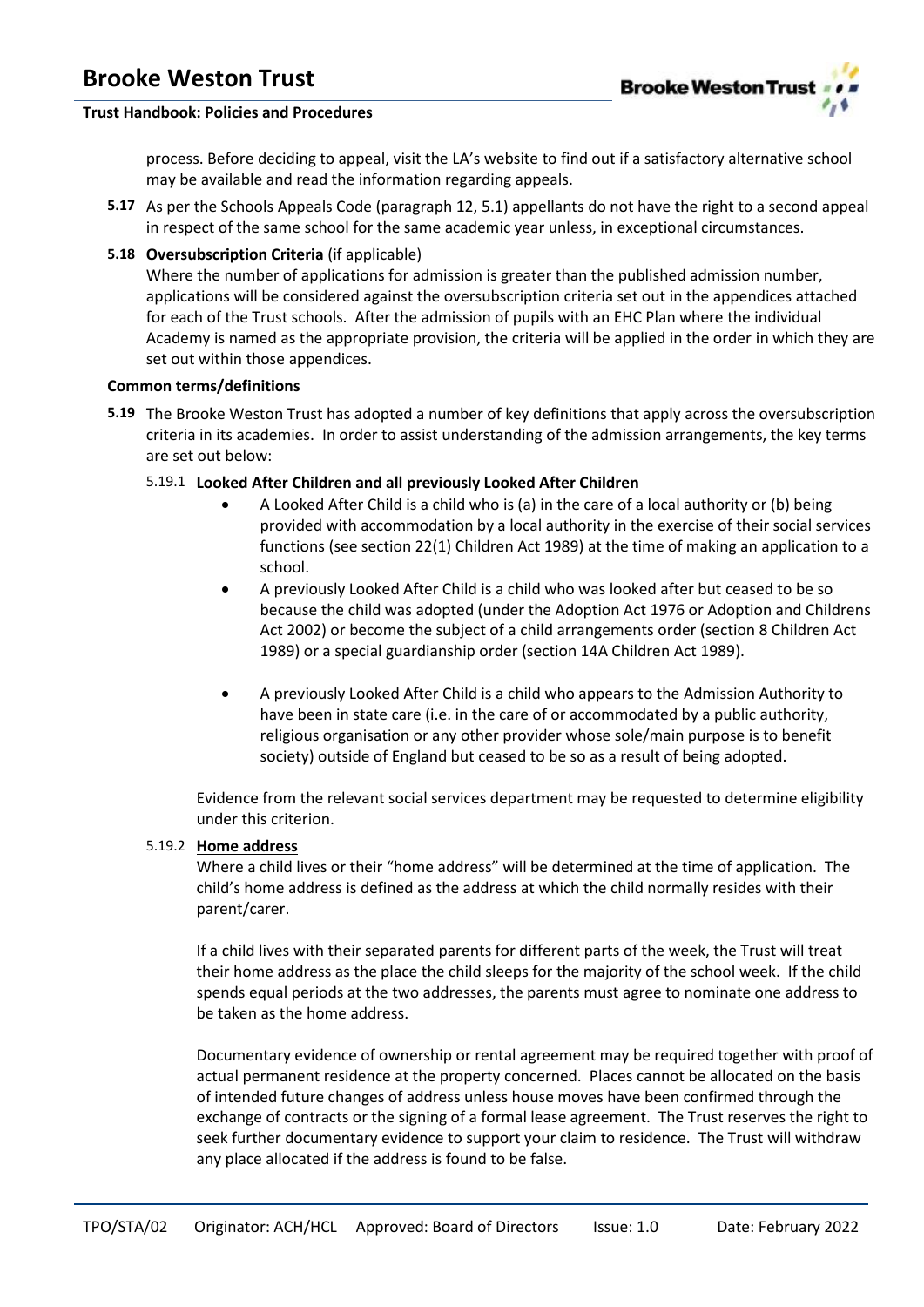

### 5.19.3 **Sibling link**

A sibling link will arise where one of the conditions in each of A and B are satisfied.

### **Condition A**

- A brother or sister living at the same address, who shares the same parents;
- A half-brother or half-sister living at the same address, where two children share one common parent;
- A step brother or step sister living at the same address, where two children are related by a parent's marriage;
- Adopted or fostered children living in the same household.

### **Condition B**

For the sibling link to apply, one of the siblings must be a registered pupil at the named Academy at the time of application and is expected to remain on roll at the point of admission.

### **Additional Sibling Link Information**

Although the definition of "Sibling" does not specify whether the Sibling should be younger or older, it should be noted that for admissions to the primary or secondary phases of education, the sibling link will only be valid where the older sibling is on roll at the academy at the time of application and is expected to be still on roll at the time of admission. For post-16 applicants only, the sibling link can arise where there is an older or younger sibling at the named Academy at the point of application and expected to be on roll at the point of admission.

### 5.19.4 **Children of Staff**

To qualify under this criterion, the staff member must be a 'direct employee' for the Academy in which they are working. This includes any member of staff (teaching or non-teaching) with two years continuous employment with the school or seasonal employment totaling two years. Staff contracted in to provide services to the school do not count as 'direct employees'. For the purposes of this criterion, 'children of staff' is taken to include a son, daughter or stepson/daughter, or child who is adopted or fostered or for whom a special guardianship order is in place, in all cases providing they are living at the same address as the parent who is employed by the school. Parents/carers will be required to submit evidence that they are eligible for this criteria. This will also include evidence to support living arrangements.

### 5.19.5 **Late applications**

Late applications are applications for entry in a relevant age group (reception or year 7) which are submitted before the first day of the first term in the admission year but have not been made in time to enable the local authority to offer a place on National Offer Day.

### **6. Policy Review**

**6.1** This policy will be monitored as part of the Academy's annual internal review and reviewed on an annual cycle or as required by legislature changes.

### **Document Control**

| Date of last review: | February 2022             | Author:         | <b>Executive Officer and Operations</b> |
|----------------------|---------------------------|-----------------|-----------------------------------------|
|                      |                           |                 | Support Officer                         |
| Date of next review: | February 2023             | <b>Version:</b> |                                         |
| Approved by:         | <b>Board of Directors</b> | Status:         | Ratified                                |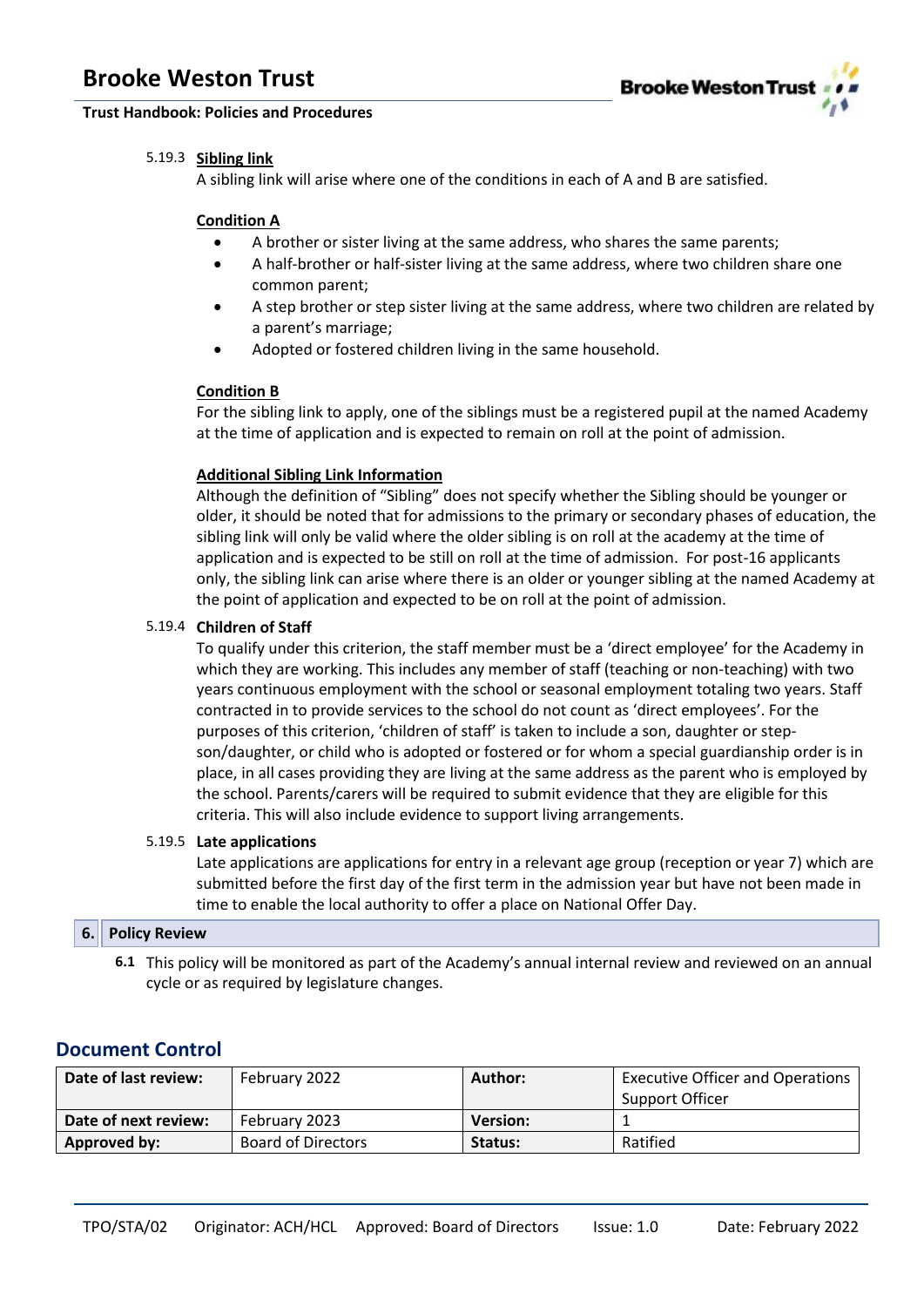



### **Summary of Changes**

Main policy

- In year admissions clarification on the process for administering in year admissions will be the responsibility of the Local Authorities.
- Waiting lists clarification on the process for requesting a place on a waiting list, how these will be administered and places allocated from the waiting list, and responsibility of parents to reconfirm each term if they wish their child to remain on the waiting list.
- Definitions definition for Looked After Child extended as a requirement of the School Admissions Code (2021); definition of Children of Staff extended for more clarity on how to clarify for this criterion; inserted definition of late applications.

### Individual Academy Policy Sections:

### **Corby Technical School:**

- Reinstate cognitive ability test back into the policy to ensure intake is representative of the national ability range
- Oversubscription criteria Children with a sibling link moved from criteria 4 to criteria 3.
- Oversubscription criteria Change to definition of linked area expanded to the town of Corby
- Sixth form increase in PAN for external students from 10 to 20
- Sixth form changes to entry criteria for two routes
- Sixth form added children of staff as criteria 3 within oversubscription criteria

### **Corby Business Academy:**

• Reinstate cognitive ability test back into the policy to ensure intake is representative of the national ability range

### **Kettering Science Academy:**

• Reinstate cognitive ability test back into the policy to ensure intake is representative of the national ability range

### **Brooke Weston Academy:**

- Reinstate cognitive ability test back into the policy to ensure intake is representative of the national ability range
- Oversubscription criteria Change to definition of linked area to include town of Corby, removal of Kettering as linked area
- Sixth form Changes to entry criteria in Access to University Route
- Sixth form Children of staff moved to criteria 2 from criteria 3 within oversubscription criteria
- Sixth form addition to oversubscription criteria of criteria d) All remaining children ranked from highest to lowest by point score in best 8 GCSEs, or level 2 equivalent.

### **Thomas Clarkson Academy:**

• Reduction in PAN from 270 to 240

**Beanfield Primary School:** no changes proposed **Compass Primary Academy**: no changes proposed

**Gretton Primary Academy:** no changes proposed

**Oakley Vale Primary School:** no changes proposed

**Peckover Primary School:** the nursery provision to adopt the same oversubscription policy as that of the main school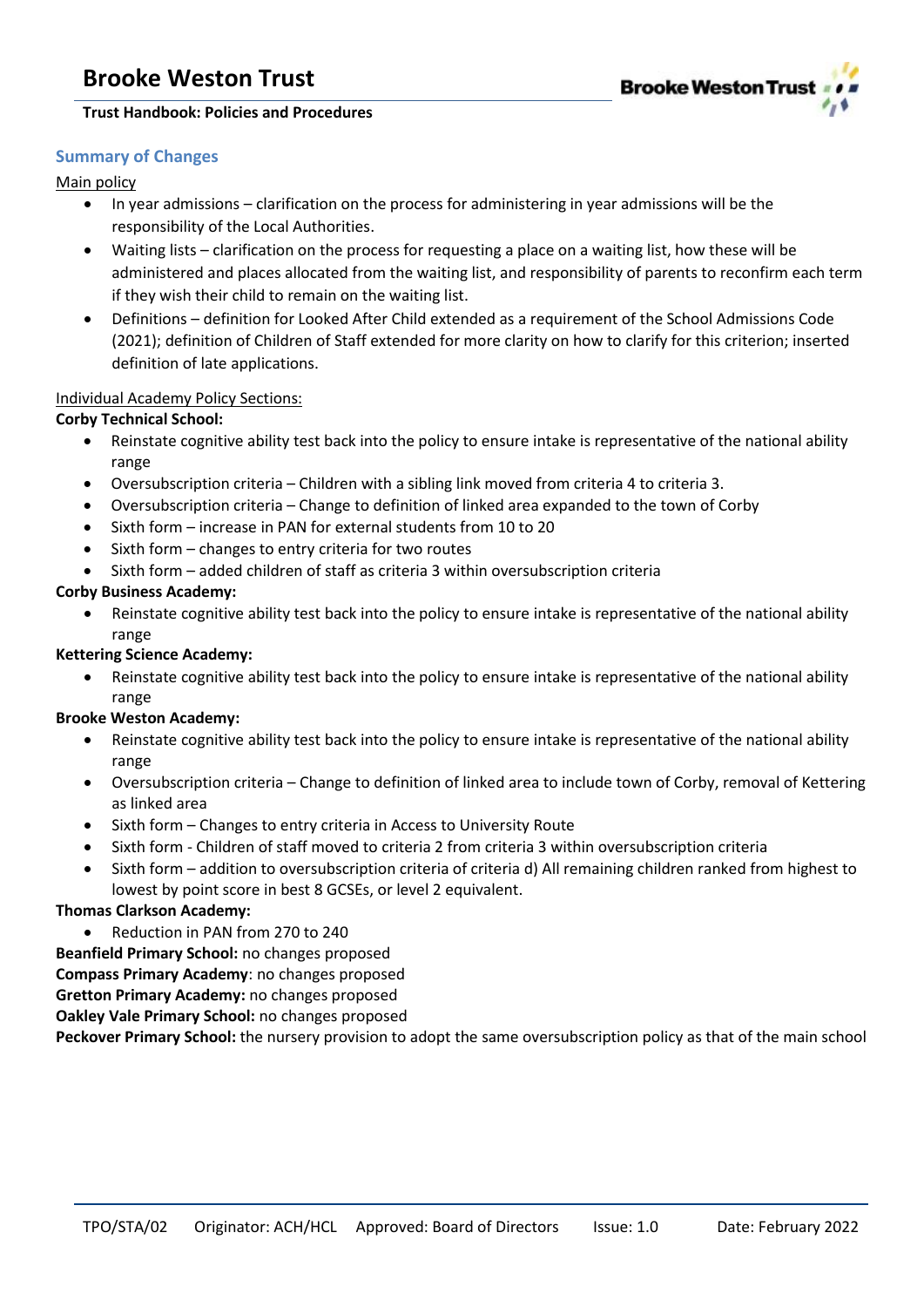**Trust Handbook: Policies and Procedures**



# **Appendices**

|  |  | <b>Primary Schools</b> |
|--|--|------------------------|
|--|--|------------------------|

| <b>Beanfield Academy</b>         | <b>Appendix 1</b> |
|----------------------------------|-------------------|
| <b>Gretton Academy</b>           | <b>Appendix 2</b> |
| <b>Compass Primary Academy</b>   | <b>Appendix 3</b> |
| Oakley Vale Academy              | <b>Appendix 4</b> |
| <b>Peckover Academy</b>          | <b>Appendix 5</b> |
| <b>Secondary Schools</b>         |                   |
| <b>Brooke Weston Academy</b>     | <b>Appendix 6</b> |
| <b>Corby Business Academy</b>    | <b>Appendix 7</b> |
| <b>Corby Technical School</b>    | <b>Appendix 8</b> |
| <b>Kettering Science Academy</b> | <b>Appendix 9</b> |

**Thomas Clarkson Academy [Appendix 10](#page-28-0)**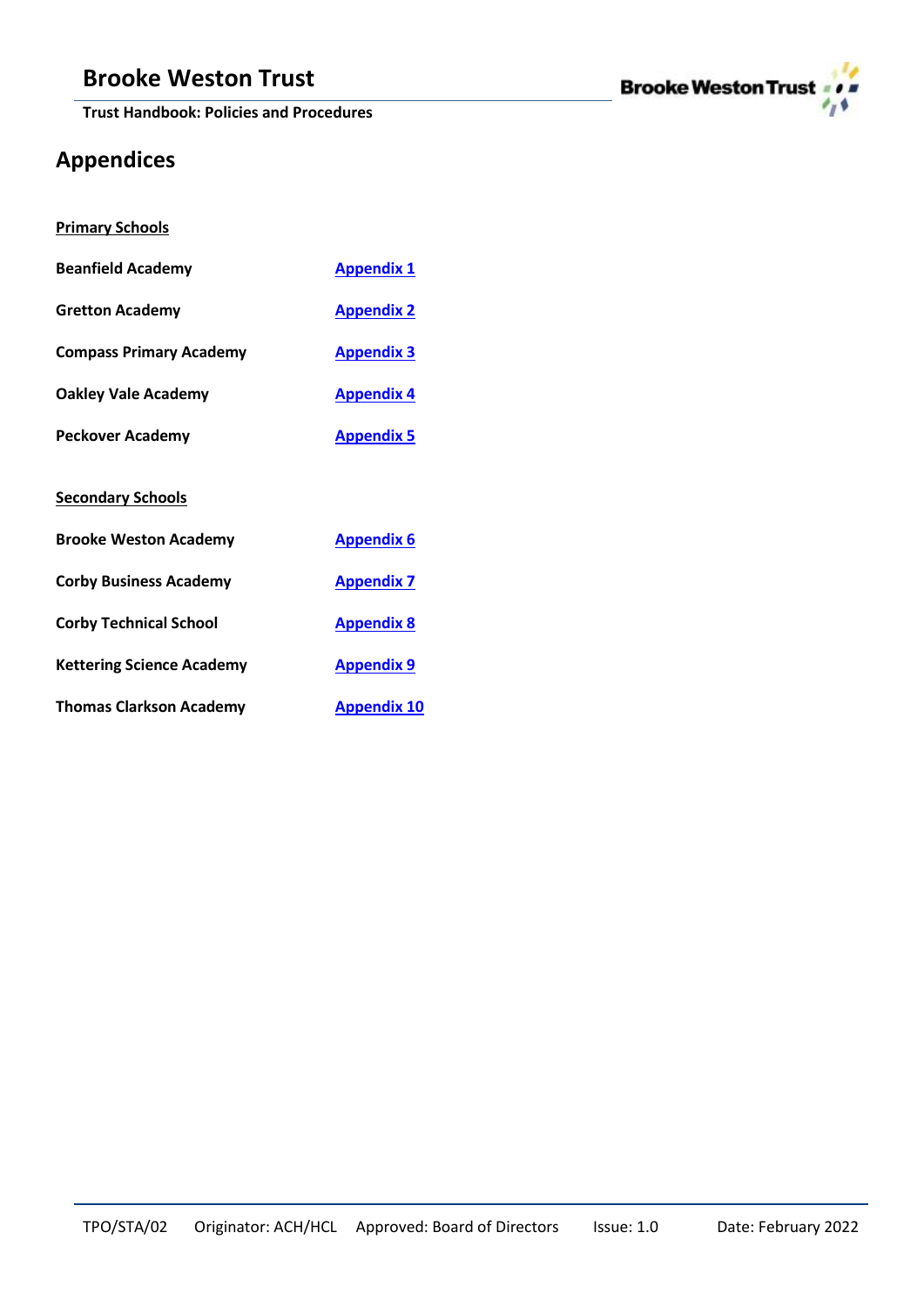

<span id="page-7-0"></span>**Trust Handbook: Policies and Procedures**

# **APPENDIX 1 – Beanfield Academy**

*The published admission number for the school for the mainstream reception intake from September is 90. This does not include places in the school's specialist provision which must be applied for directly in consultation with the EHC SEN team at North Northamptonshire Council.*

### **Oversubscription Criteria**

Places will be allocated to pupils who have an EHC Plan that names the school as the appropriate provision. When there are more applications for places than there are places available, priority will be given in the following order:

- a) Looked After Children and all previously Looked After Children **(see paragraph 5.19.1 for definition of 'Looked After Children').**
- b) Children who live in the linked area with a sibling link **(see paragraph 5.19.3 for definition of 'sibling').**
- c) Other children who live in the linked area
- d) Children living outside the linked area who have a sibling link **(see paragraph 5.19.3 for definition of 'sibling').**
- e) Children of staff where that member of staff has been employed at the school for two or more years at the time at which the application for admission to the school is made, and/or the member of staff is recruited to fill a vacant post for which there is a demonstrable skill shortage in the area **(see paragraph 5.19.4 for definition of 'children of staff')**
- f) Other children

### Linked area

Children within the area defined as Beanfield. This area encompasses all houses within the bordering area of A6003, A427, Jubilee Road and Gainsborough Road; including all roads leading from Tower Hill.

### **Distance Tiebreaker**

If the admission number is exceeded within any criteria, priority will be given to those closest to the school. Measurements are carried out in a straight-line basis from the child's home address to the address point of the school.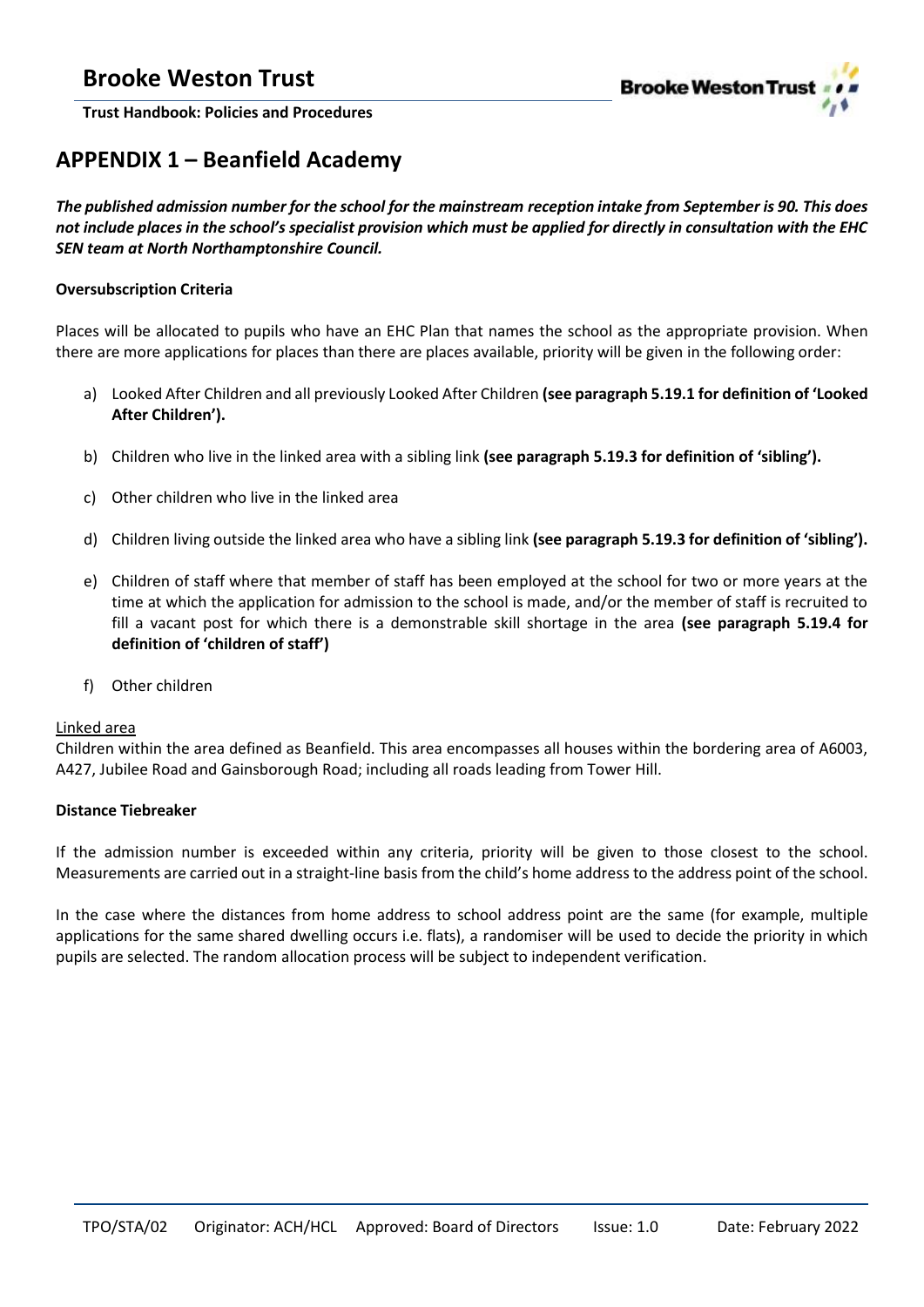

<span id="page-8-0"></span>**Trust Handbook: Policies and Procedures**

# **APPENDIX 2 – Gretton Academy**

### *The published admission number for the school for each reception intake from September is 22.*

### **Oversubscription Criteria**

Places will be allocated to pupils who have an EHC Plan that names the school as the appropriate provision. When there are more applications for places than there are places available, priority will be given in the following order:

- a) Looked After Children and all previously Looked After Children **(see paragraph 5.19.1 for definition of 'Looked After Children')**.
- b) Children who live in the villages of Gretton and Harringworth with a sibling link (**see paragraph 5.19.3 for definition of 'sibling').**
- c) Children who live in Gretton or Harringworth.
- d) Children with a sibling link **(See paragraph 5.19.3 for definition of sibling).**
- e) Children of staff where that member of staff has been employed at the school for two or more years at the time at which the application for admission to the school is made, and/or the member of staff is recruited to fill a vacant post for which there is a demonstrable skill shortage in the area **(see paragraph 5.19.4 for definition of 'children of staff').**
- f) Other children.

### **Distance Tiebreaker**

If the admission number is exceeded in any of the criterion, priority will be given to those who live closest to the school. Measurements are carried out in a straight line based on a straight-line basis from the child's home to the address point of the school.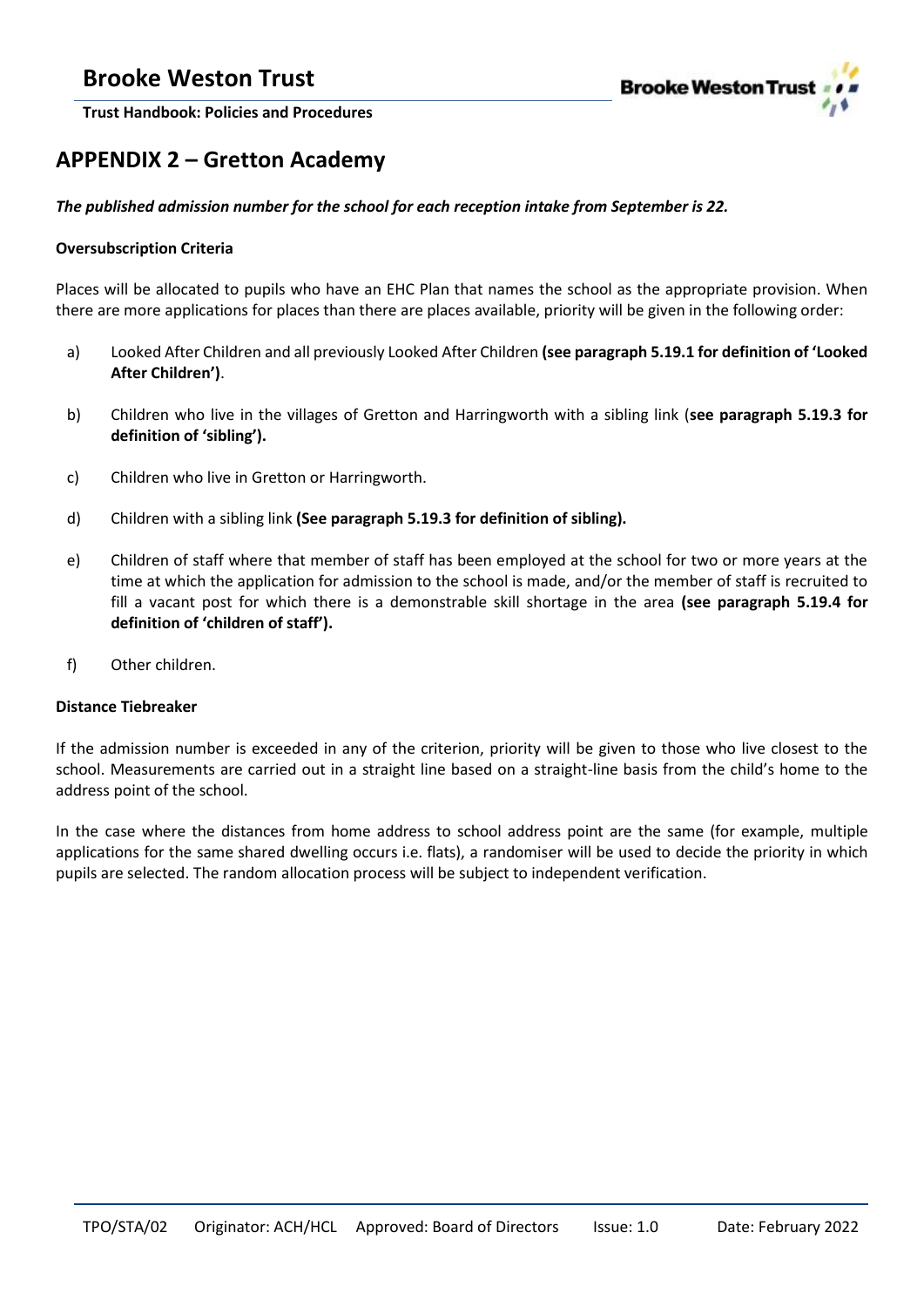

<span id="page-9-0"></span>**Trust Handbook: Policies and Procedures**

# **APPENDIX 3 – Compass Primary Academy**

### *The published admission number for the school for each reception intake from September is 60.*

### **Oversubscription Criteria**

Places will be allocated to pupils who have an EHC Plan that names the school as the appropriate provision. When there are more applications for places than there are places available, priority will be given in the following order:

- a) Looked After Children and all previously Looked After Children **(see paragraph 5.19.1 for definition of 'Looked After Children')**.
- b) Children with a sibling link (**see paragraph 5.19.3 for definition of 'sibling').**
- c) Children of staff where that member of staff has been employed at the school for two or more years at the time at which the application for admission to the school is made, and/or the member of staff is recruited to fill a vacant post for which there is a demonstrable skill shortage in the area **(see paragraph 5.19.4 for definition of 'children of staff').**
- d) Children who live in the defined area as described here: within the area bordered by Barton Road where it meets the River Ise, the A6900 London Road up to the A4300, to include Naseby Road where it borders the River Ise. This includes all roads leading from main roads directly feeding off Deeble Road. (All houses within this defined area).
- e) Other children.

### **Distance Tiebreaker**

If the admission number is exceeded within any criterion, priority will be given to those children who live nearest to the school. Measurements are carried out in a straight-line basis on a straight-line basis from the child's home to the address point of the school.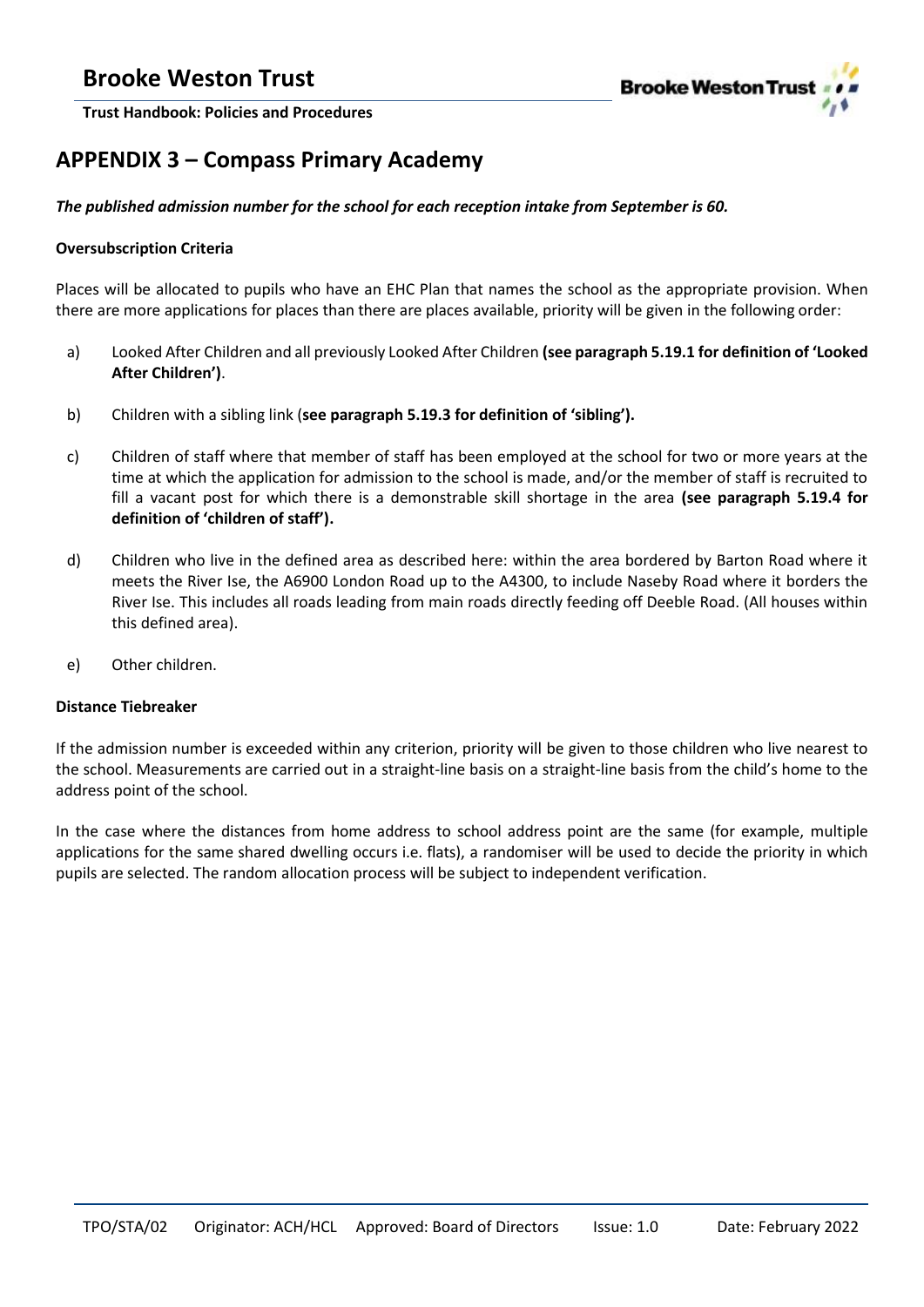

<span id="page-10-0"></span>**Trust Handbook: Policies and Procedures**

# **APPENDIX 4 – Oakley Vale Primary School**

### *The published admission number for the school for each reception intake from September is 60.*

### **Oversubscription Criteria**

Places will be allocated to pupils who have an EHC Plan that names the school as the appropriate provision. When there are more applications for places than there are places available, priority will be given in the following order:

- a) Looked After Children and all previously Looked After Children **(see paragraph 5.19.1 for definition of 'Looked After Children')**.
- b) Children who live in the linked area\* and who have a sibling link **(see paragraph 5.19.3 for definition of 'sibling')**.
- c) Other children who live in the linked area\*.
- d) Children of staff where that member of staff has been employed at the school for two or more years at the time at which the application for admission to the school is made, and/or the member of staff is recruited to fill a vacant post for which there is a demonstrable skill shortage in the area **(see paragraph 5.19.4 for definition of 'children of staff').**
- e) Other children who do not live in the linked area\* and who have a sibling link **(see paragraph 5.19.3 for definition of 'sibling').**
- f) Other children.

### **\* The linked area comprises the Oakley Vale Estate. A map is available from the school upon request.**

### **Distance Tiebreaker**

If the admission number is exceeded in any of the criterion, priority will be given to those who live closest to the school. Measurements are carried out in a straight line based on a straight-line basis from the child's home to the address point of the school.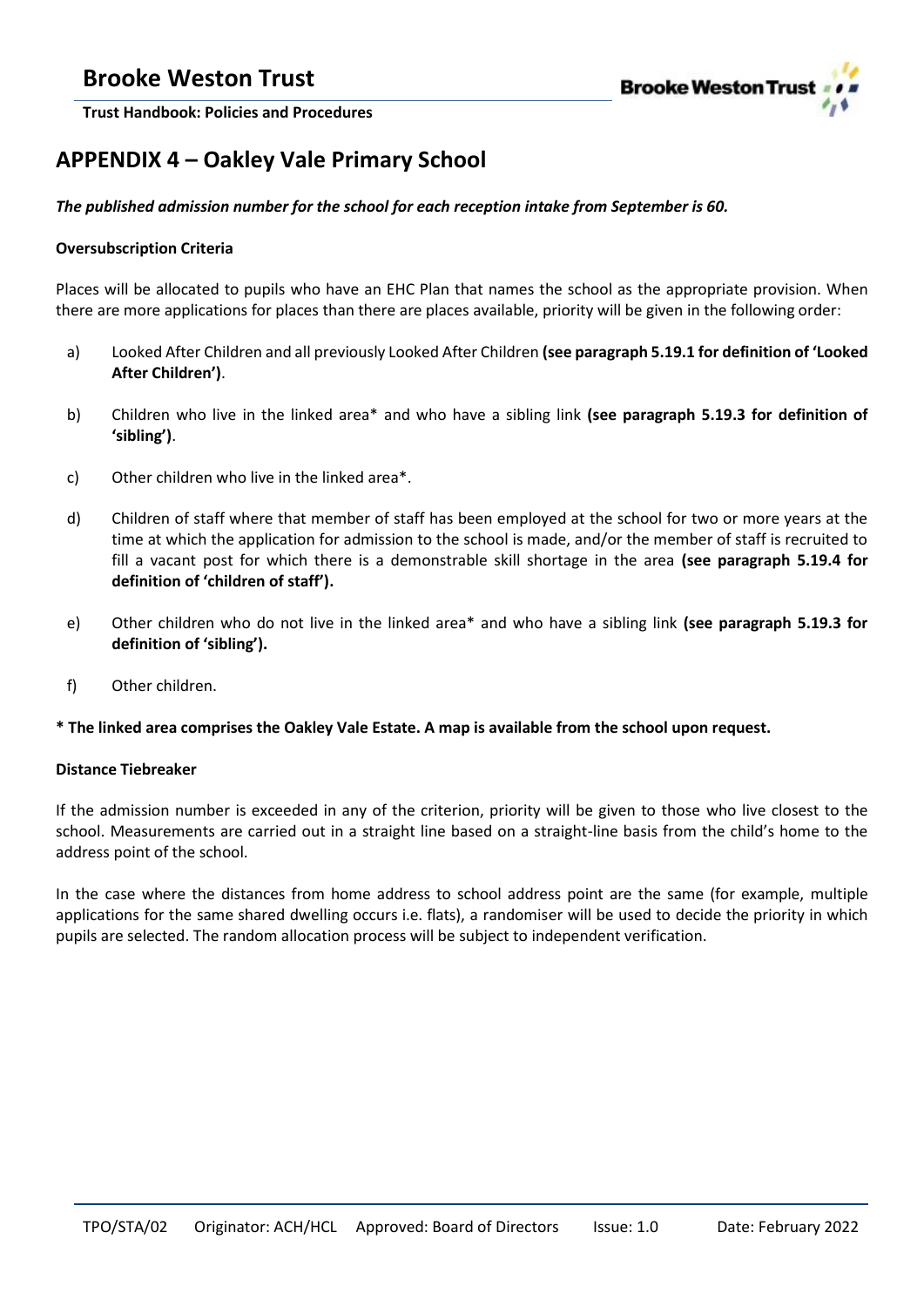

<span id="page-11-0"></span>**Trust Handbook: Policies and Procedures**

# **APPENDIX 5 – Peckover Academy**

### *The published admission number for the school for each reception intake from September is 60.*

### **Oversubscription Criteria**

Places will be allocated to pupils who have an EHC Plan that names the school as the appropriate provision. When there are more applications for places than there are places available, priority will be given in the following order:

- a) Looked After Children and all previously Looked After Children **(see paragraph 5.19.1 for definition of 'Looked After Children')**.
- b) Children living in the catchment area with a sibling link **(see paragraph 5.19.3 for definition of 'sibling').**
- c) Children of staff where that member of staff has been employed at the school for two or more years at the time at which the application for admission to the school is made, and/or the member of staff is recruited to fill a vacant post for which there is a demonstrable skill shortage in the area **(see paragraph 5.19.4 for definition of 'children of staff').**
- d) Children living in the catchment area.
- e) Children living outside the catchment area who have a sibling link **(see paragraph 5.19.3 for definition of 'sibling').**
- f) Other children.

Catchment Area: The area of Wisbech enclosed by River Nene in the east; by Mile Tree Lane in the south; by Barton Road, Gadds Lane and Leverington Road in the west (but not including either Barton Road from Panswell Lane to Gadds Lane or Gadds Lane north of the old Borough boundary of Leverington Common west of the Rising Sun, or Dowgate Road from east of the Rising Sun to the junction of Little Dowgate), Dowgate Road up to and including Little Dowgate, and Sutton Road up to and south of a line drawn from the junction of Parson Drove Lane to River Nene in the north.

Details of the catchment area can be found at the following web link:<http://my.cambridgeshire.gov.uk/>

### **Distance Tiebreaker**

If the admission number is exceeded in any of the criterion, priority will be given to those who live closest to the school. Measurements are carried out in a straight line based on a straight-line basis from the child's home to the address point of the school.

In the case where the distances from home address to school address point are the same (for example, multiple applications for the same shared dwelling occurs i.e. flats), a randomiser will be used to decide the priority in which pupils are selected. The random allocation process will be subject to independent verification.

### **Nursery Provision**

The nursery provision will adopt the same oversubscription as the main school, should more applications be received than places.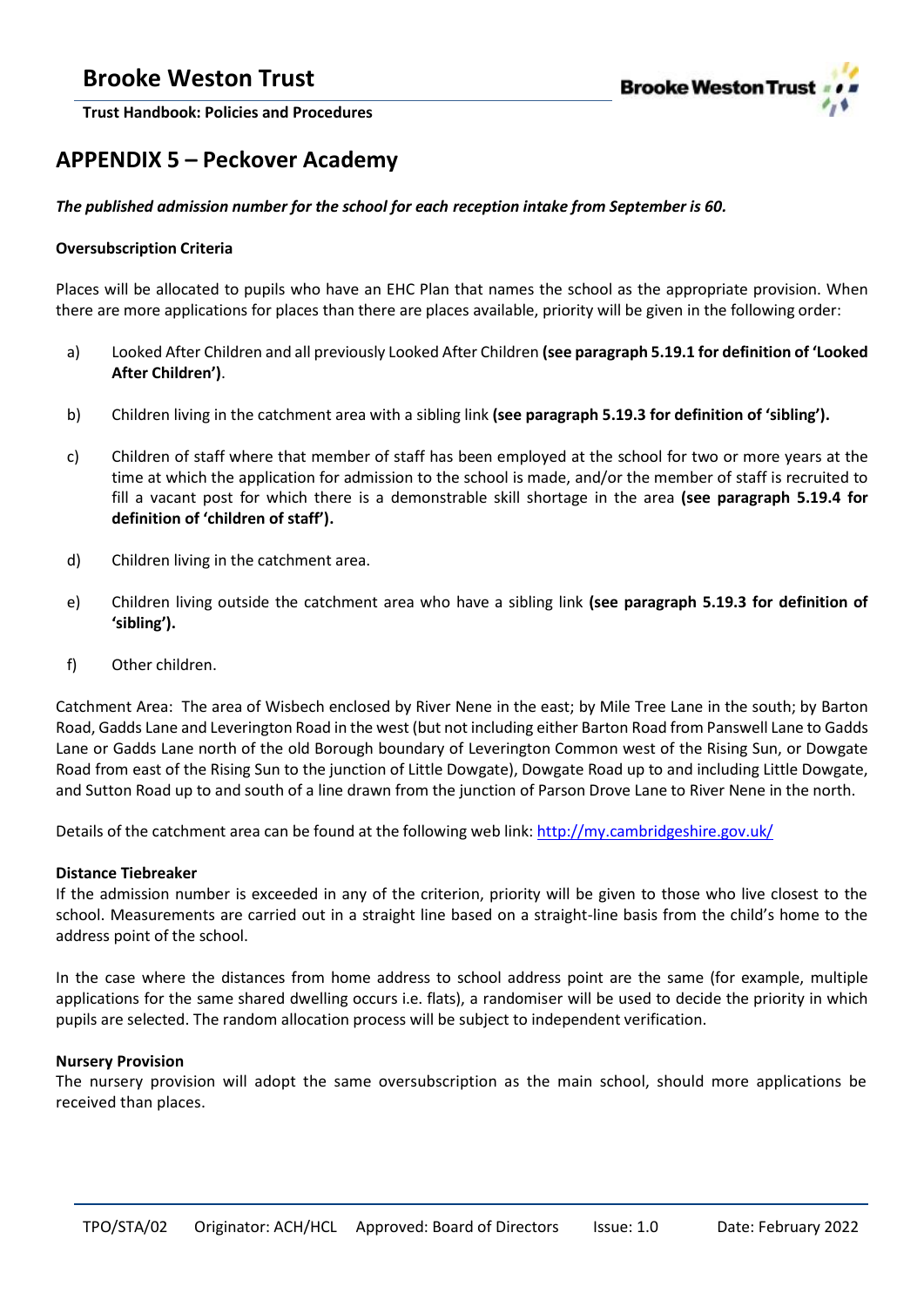

### <span id="page-12-0"></span>**APPENDIX 6 – Brooke Weston Academy**

### *The published admission number for the school for the Year 7 intake is 180.*

The Brooke Weston Trust will consider all applications for places. Where fewer than 180 applications are received, the Trust will offer places to all those who have applied. When more than 180 applications are received and after the applicants with an EHC Plan where Brooke Weston Academy is named as the appropriate provision have been admitted, priority will be given in accordance with the Academy's oversubscription criteria.

### **Cognitive Ability Test**

With the exception of applicants with an EHC Plan, all applicants will undertake a suitable cognitive ability test. This is used to ensure that the Academy admits an intake that is representative of the national ability range and is comprehensive in intake. All applicants taking the test will be placed in one of nine bands (stanines) based on the results of the ability test. A number of places will be allocated from each band in a proportion that reflects the national ability range. Where there are more applications than places, the oversubscription criteria will be applied.

*Note: applicants who do not sit the test will only be considered for places at Brooke Weston Academy once allocations have been made to all those who did.* 

### **Oversubscription Criteria**

Places will be allocated to pupils who have a EHC Plan that names the school as the appropriate provision. When there are more applications for places than there are places available, priority will be given in the following order:

- a) Looked After Children and all previously Looked After Children **(see paragraph 5.19.1 for definition of 'Looked After Children').**
- b) Children of staff where that member of staff has been employed at the school for two or more years at the time at which the application for admission to the school is made, and/or the member of staff is recruited to fill a vacant post for which there is a demonstrable skill shortage in the area. (Demonstrable skill shortage will only normally apply to qualified teacher positions, where the school has continually been unable to recruit) **(see paragraph 5.19.4 for definition of 'children of staff').**
- c) Children who have a sibling link **(See paragraph 5.19.3 for definition of 'sibling').**
- d) Children who live in the linked area **(see below for definition of 'linked area').**
- e) Other children based on the distance between the home address and school **(see below for definition of 'distance').**

### **Tiebreaker**

If the Admission Number is exceeded within criterion (b), (c) or (d) all places within that year group will be allocated at random in the priority order listed above. The random allocation will ensure that the correct proportions are allocated from each stanine. The random allocation will be generated electronically and will be verified by an independent observer to guarantee fairness.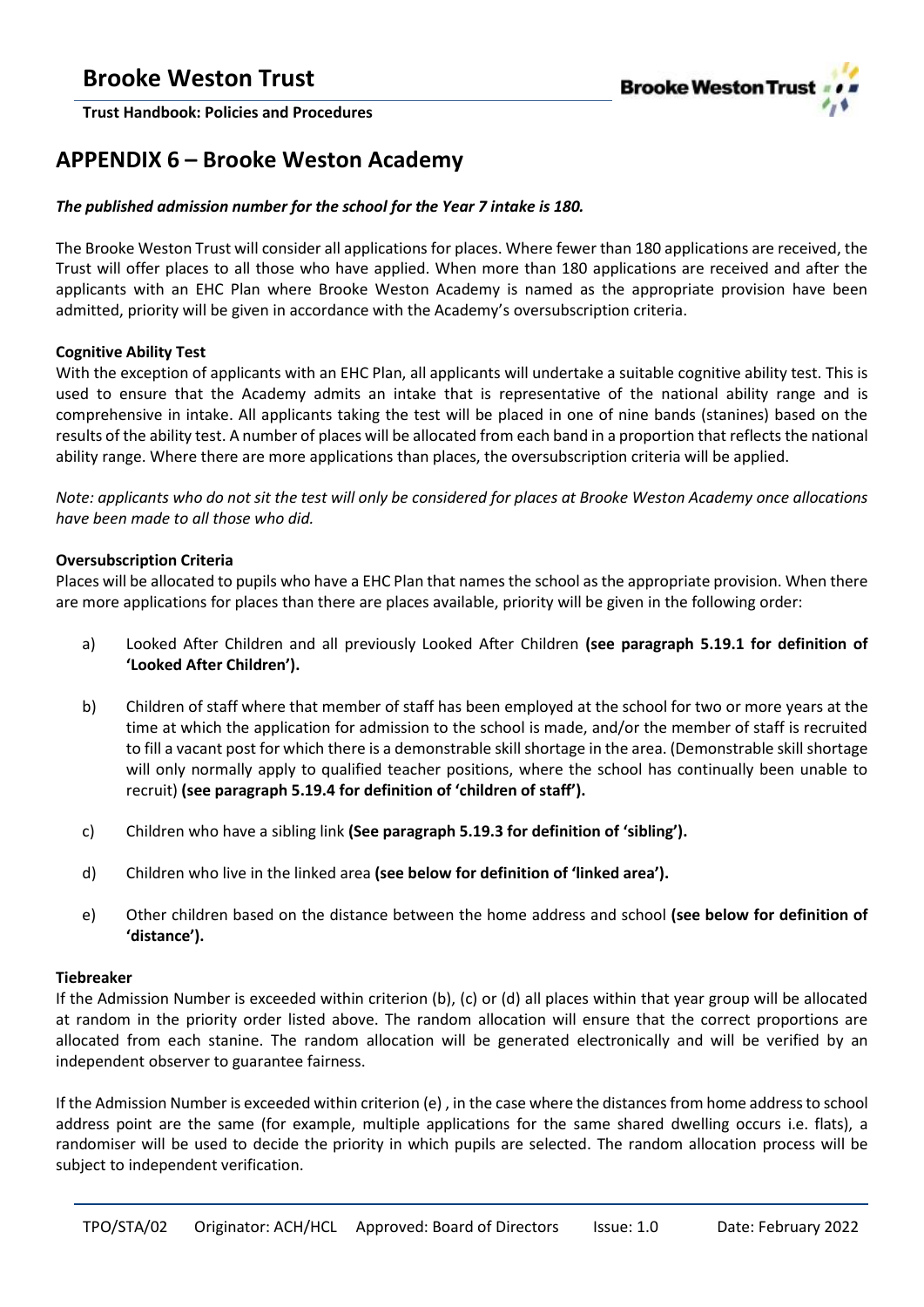

### **Trust Handbook: Policies and Procedures**

### **Linked Area**

"Corby" means the town of Corby and the associated villages for Corby secondary schools, as defined in the Local Authority's Annual Information for Parents booklet.

### **The associated villages are:**

Brigstock, Cottingham, East Carlton, Great Oakley, Gretton, Harringworth, Little Oakley, Little Stanion, Lyveden, Middleton, Rockingham, Stanion and Weldon.

### **Distance**

Distance measurements are carried out in a straight line based on a straight-line basis from the child's home to the address point of the school.

### **Year 7 Waiting Lists**

The following arrangements apply to Brooke Weston Academy.

From the 1st March until the 31st August of the offer year (the academic year before the academic year in which students are admitted into Year 7) children's position on the Year 7 waiting list will be determined solely in accordance with the oversubscription criteria. Where places become vacant they will be allocated, through a fresh round of random allocation, to children on the waiting list from the stanine that has become vacant and in accordance with the oversubscription criteria. If there is no-one on the waiting list from the stanine that has a vacancy the place will be filled by a child from a neighbouring stanine on an even basis (i.e. if the first child is from a stanine above then the next will be from the stanine below). **Students who did not take the ability test will only be considered if there are places remaining once empty places have been offered to all those who did take the test.**

From the 1st September until the 31st December of the Year of entry in Year 7, late applicants (those who did not apply before the Local Authority's closing date) and anyone else who did not sit the test will be randomly placed into the stanines on the waiting list, distributed evenly starting from stanine 5. Where places become vacant they will be allocated, through a fresh round of random allocation, to children on the waiting list from the stanine that has become vacant and in accordance with the oversubscription criteria. If there is no-one on the waiting list from the stanine that has a vacancy the place will be filled by a child from a neighbouring stanine on an even basis (i.e. if the first child is from a band above then the next will be from the band below).

### **In Year Waiting Lists**

See paragraph 5.11 above.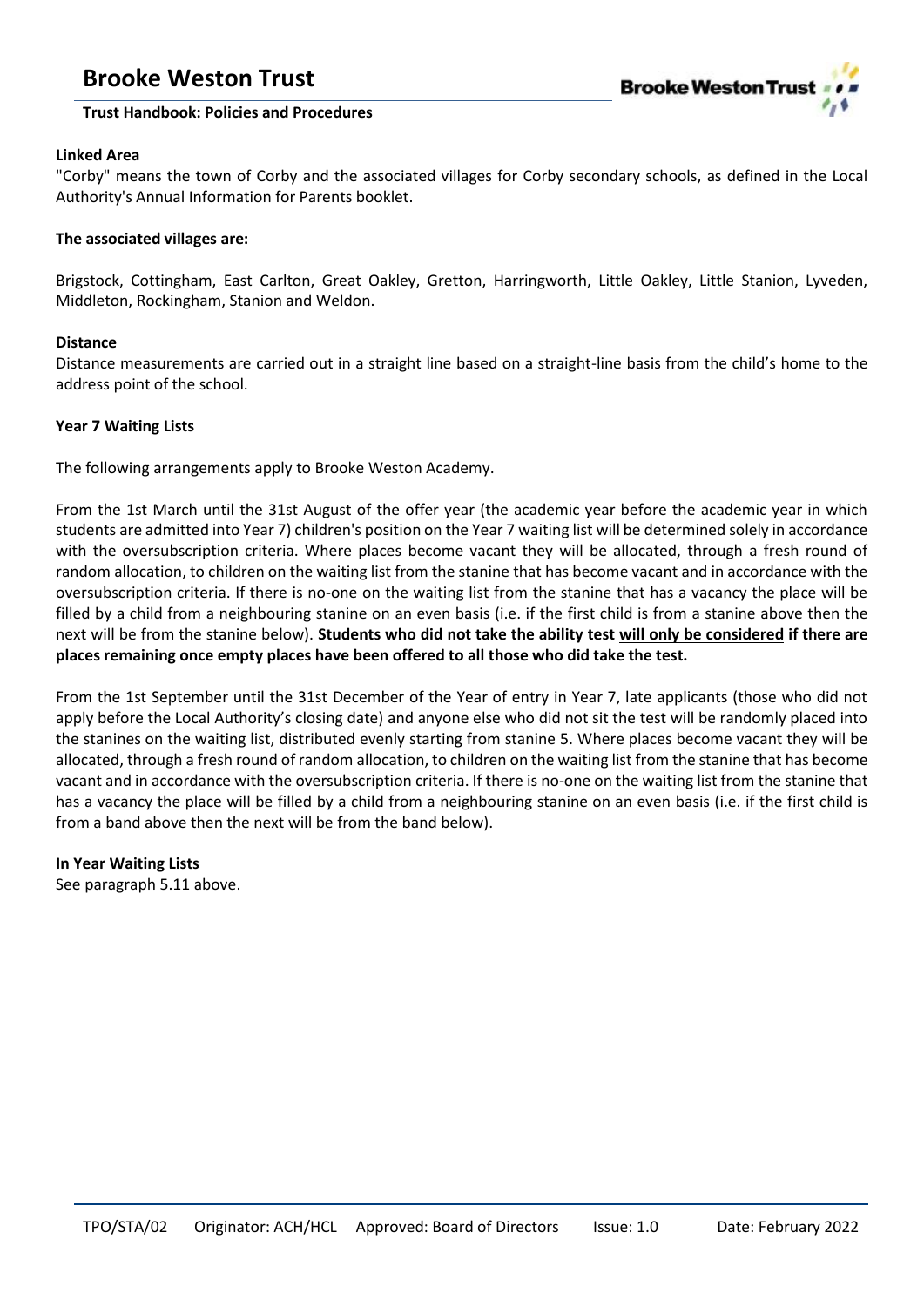

### **Arrangements for Admission to Post 16 Provision**

It is important that students select courses appropriate to their needs in terms of ability and career plans. Students must gather as much information as possible to ensure that they make well-informed decisions. Academy staff will examine subject choices and offer further guidance, should the need arise. Students will receive confirmation that their application has been received on time.

An application for Year 12 which is received by the Academy before 31st March of the offer year will be deemed as on-time, all applications received after 31st March will be deemed as late. All on-time external applicants will be offered a conditional place subject to meeting the specified academic entry criteria and the availability of sufficient external places.

### **Entry requirement**

For all students applying to Brooke Weston Academy the entry requirements are the same. All students are required to complete a Brooke Weston Academy application form (if a different format is required, please contact the Academy). Entry requirements for all students are as follows:

**A Level Route** – Primarily aimed at students wishing to progress onto university, students will study 3 A Levels alongside a pathway of other qualifications for example Core Maths, Financial studies or Mentoring. To participate in the A Level Route, students must achieve:

- a minimum of 330 points from their best 8 GCSEs
- a grade 5 in Maths and a grade 5 in English Language or Literature
- each subject specific entry requirement as outlined in the Academy's prospectus

NB. Students who are interested in studying 4 A Levels may request this option, however the Principal's decision is final.

**STEM Route** – Designed to enable students to progress into STEM-focused university courses or career paths. Students on this route will study 3 or 4 A Levels and an EPQ from a STEM offer. To participate in this route students must achieve a minimum of:

- at least 330 points from their best 8 GCSEs
- a grade 6 in Maths and a grade 5 in English Language or Literature
- each subject specific entry requirement as outlined in the Academy's prospectus

**Blended Route** – Students on this route will study 3 courses comprising at least 1 Level 3 CTEC alongside up to 2 A Levels or additional Level 3 qualifications. Students on this route will also study a pathway such as Core Maths, Financial Studies or Mentoring. To participate in the Blended Route students must achieve a minimum of:

- at least 330 points from their best 8 GCSEs
- a grade 4 in Maths and a grade 4 English Language or Literature
- each subject specific entry requirement as outlined in the Academy's prospectus

**Access to University Route** – This route is for students who have not achieved to their full potential at GCSE but still aspire to higher education. Students on this route must meet the entry criteria for at least 1 A Level, which will be studied alongside 2 Level 3 applied certificates (equivalent to half the value of a Level 3 applied qualification). Students on thisroute will also be required to study Financial Studies certificate. To participate in the Access to University Route students must achieve a minimum of:

- at least 250 points from their best 8 GCSEs
- a grade 4 in Maths and a grade 4 English Language or Literature
- at least 1 A Level subject entry requirement as outlined in the Academy's prospectus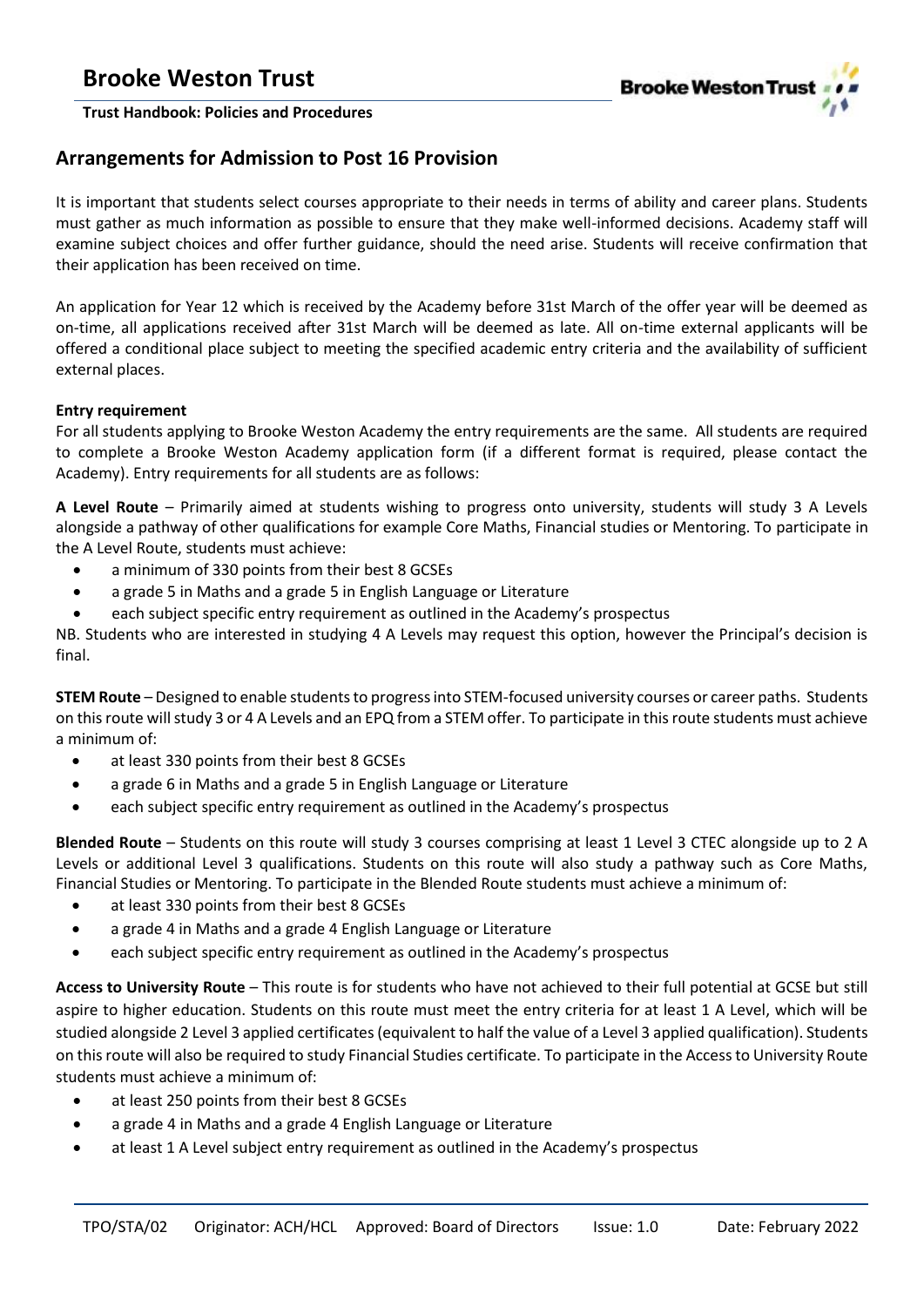

### **Trust Handbook: Policies and Procedures**

Subject specific entry requirements will also be applied – these can be found in our Sixth Form Prospectus. For the Access to University route, the entry criteria for the Level 3 applied certificate is 250 points.

NB. The maximum intake to the Access to University Route is 5 students

In all cases, an offer will be made where the student meets the above requirements and where there is space on the course, or courses, they wish to study. The course offer is subject to change and a course may be withdrawn. In such circumstances, students will be informed at the earliest opportunity and guidance given with regards to alternative options available.

### **Admitting external students**

The Academy will admit students external to Brooke Weston Academy into Year 12. The published admission number for external admissions is 30. In the event that there are more than 30 external applicants eligible for entry, the oversubscription criteria will be applied.

### **Oversubscription criteria**

Following the admission of children/young people with EHC plans that name the Academy and if external applications meeting the entry requirements exceed the PAN, oversubscription criteria will apply in the following order:

- a) Looked After Children and all previously Looked After Children **(see paragraph 5.19.1 for definition of 'Looked After Children').**
- b) Children of staff where that member of staff has been employed at the Academy for two or more years at the time at which the application for admission to the school is made, and/or the member of staff is recruited to fill a vacant post for which there is demonstrable skill shortage in the area **(see paragraph 5.19.4 for definition of 'children of staff').**
- c) Children with a sibling link **(see paragraph 5.19.3 for definition of 'sibling').**
- d) All remaining children ranked from highest to lowest by point score in best 8 GCSEs, or level 2 equivalent.

In the event of a tie, a place will be awarded on a random allocation basis. This will be subject to independent verification.

All external applicants who have made an application deemed as late will be dealt with once all "on time" applications have been processed as per this Admissions Policy. After all "on time" applications have been dealt with, if spaces remain after the publishing of GCSE Grades, places will be offered to late applicants who have met the set academic entry requirements. If there are more late applicants who have met the set academic entry requirements than places available, spare places will be offered in accordance with the oversubscription criteria.

There will be a right of appeal to an Independent Appeals Panel for unsuccessful Post 16 applicants. A waiting list will be held for Year 12 students for the first academic year of admission. This waiting list will be held in line with the oversubscription criteria. The waiting list will be subject to re-ranking when a new applicant is added.

### **Notes**

Students entering Brooke Weston Academy's Sixth Form will be expected to both read and sign a learning agreement, which outlines the commitment required to be successful in Post 16 study and the support that students can expect to receive from the Academy. In addition, Sixth Form students must recognise that they are part of a large community and have a responsibility to abide by our dress code, attendance expectations and conduct themselves in a manner that supports the Academy ethos.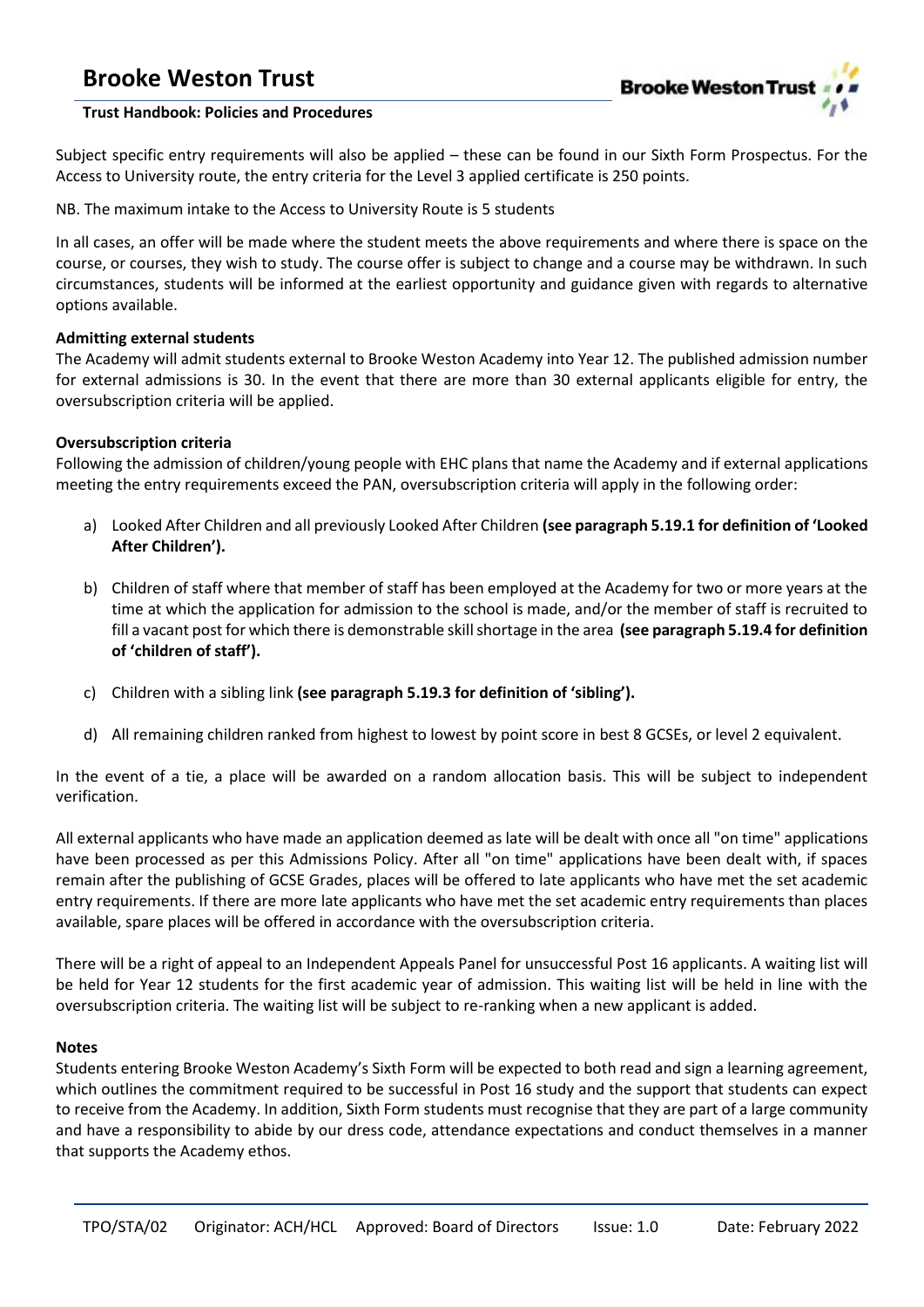

If a different format is required, please contact the Academy. Brooke Weston Academy reserves the right to decline requests based on Level 2 entry measures.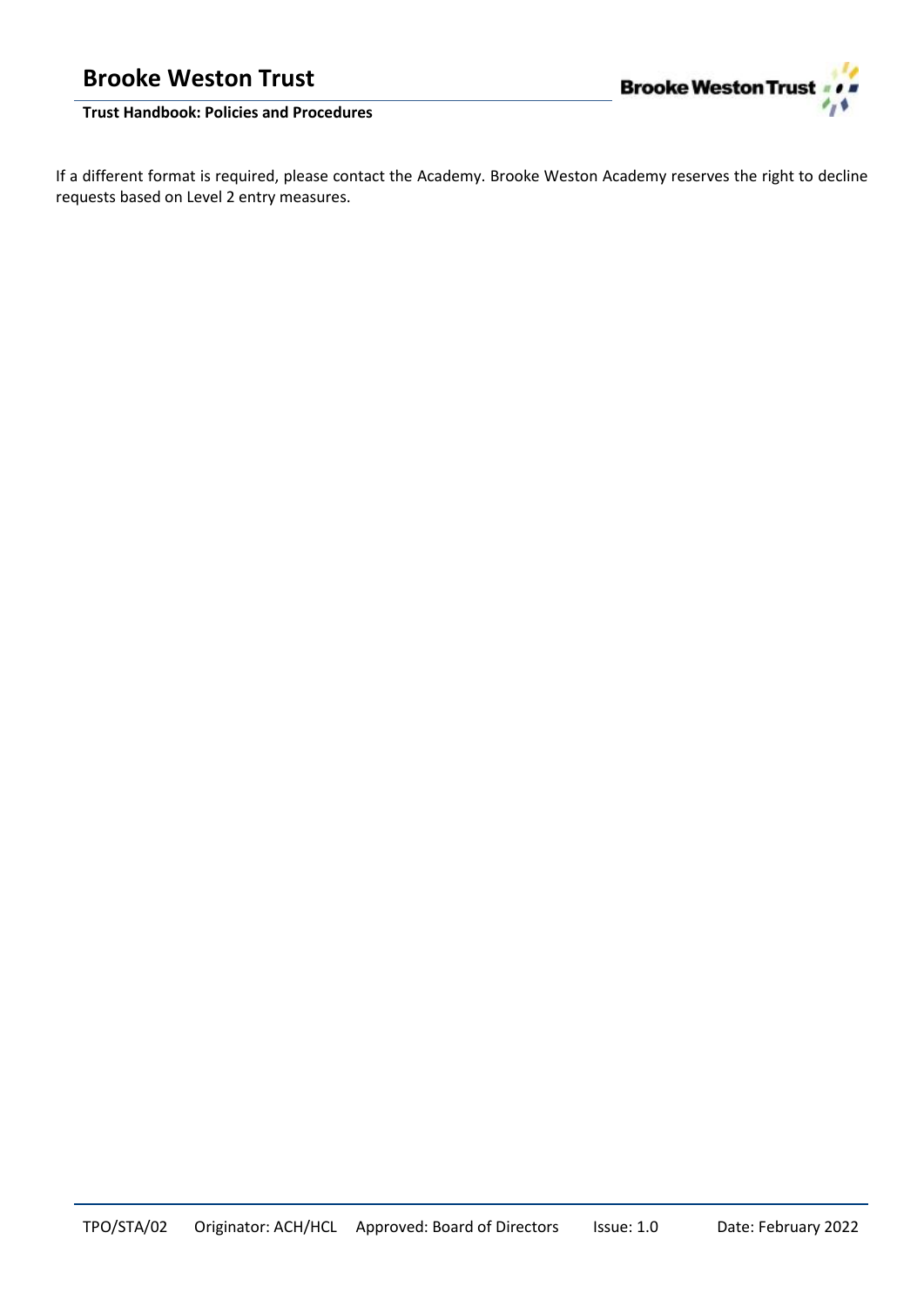

### <span id="page-17-0"></span>**APPENDIX 7 – Corby Business Academy**

### *The published admission number for the school for the Year 7 intake is 200.*

The Brooke Weston Trust will consider all applications for places. Where fewer than 200 applications are received, the Trust will offer places to all those who have applied. When more than 200 applications are received and after the applicants with an EHC Plan where Corby Business Academy is named as the appropriate provision have been admitted, priority will be given in accordance with the Academy's oversubscription criteria.

### **Cognitive Ability Test**

With the exception of applicants with an EHC Plan, all applicants will undertake a suitable cognitive ability test. This is used to ensure that the Academy admits an intake that is representative of the national ability range and is comprehensive in intake. All applicants taking the test will be placed in one of nine bands (stanines) based on the results of the ability test. A number of places will be allocated from each band in a proportion that reflects the national ability range. Where there are more applications than places, the oversubscription criteria will be applied.

### *Note: applicants who do not sit the test will only be considered for places at Corby Business Academy once allocations have been made to all those who did.*

### **Oversubscription Criteria**

Places will be allocated to pupils who have a EHC Plan that names the school as the appropriate provision. When there are more applications for places than there are places available, priority will be given in the following order:

- a) Looked After Children and all previously Looked After Children **(see paragraph 5.19.1 for definition of 'Looked After Children').**
- b) Children of staff who have been employed at the named school for two or more years at the time at which the application for admission to the named school is made, and/or staff recruited to fill vacant posts for which there is a demonstrable skill shortage. (Demonstrable skill shortage will only normally apply to qualified teacher positions, where the school has continually been unable to recruit) **(see paragraph 5.19.4 for definition of 'children of staff')**
- c) Children with a sibling link **(See paragraph 5.19.3 for definition of 'sibling').**
- d) The allocation of places to children who live closer to Corby Business Academy than any other school.
- e) The allocation of places to children who live in the Academy's linked villages.
- f) Other children.

### **Tiebreaker**

Should a 'tie-breaker' be required in criteria b, c, d, or e priority will be given to children whose home address is closest to the Academy as measured in a straight line (proximity to the Academy).

In the case where the distances from home address to school address point are the same (for example, multiple applications for the same shared dwelling occurs i.e. flats), a randomiser will be used to decide the priority in which pupils are selected. The random allocation process will be subject to independent verification.

### **Definitions**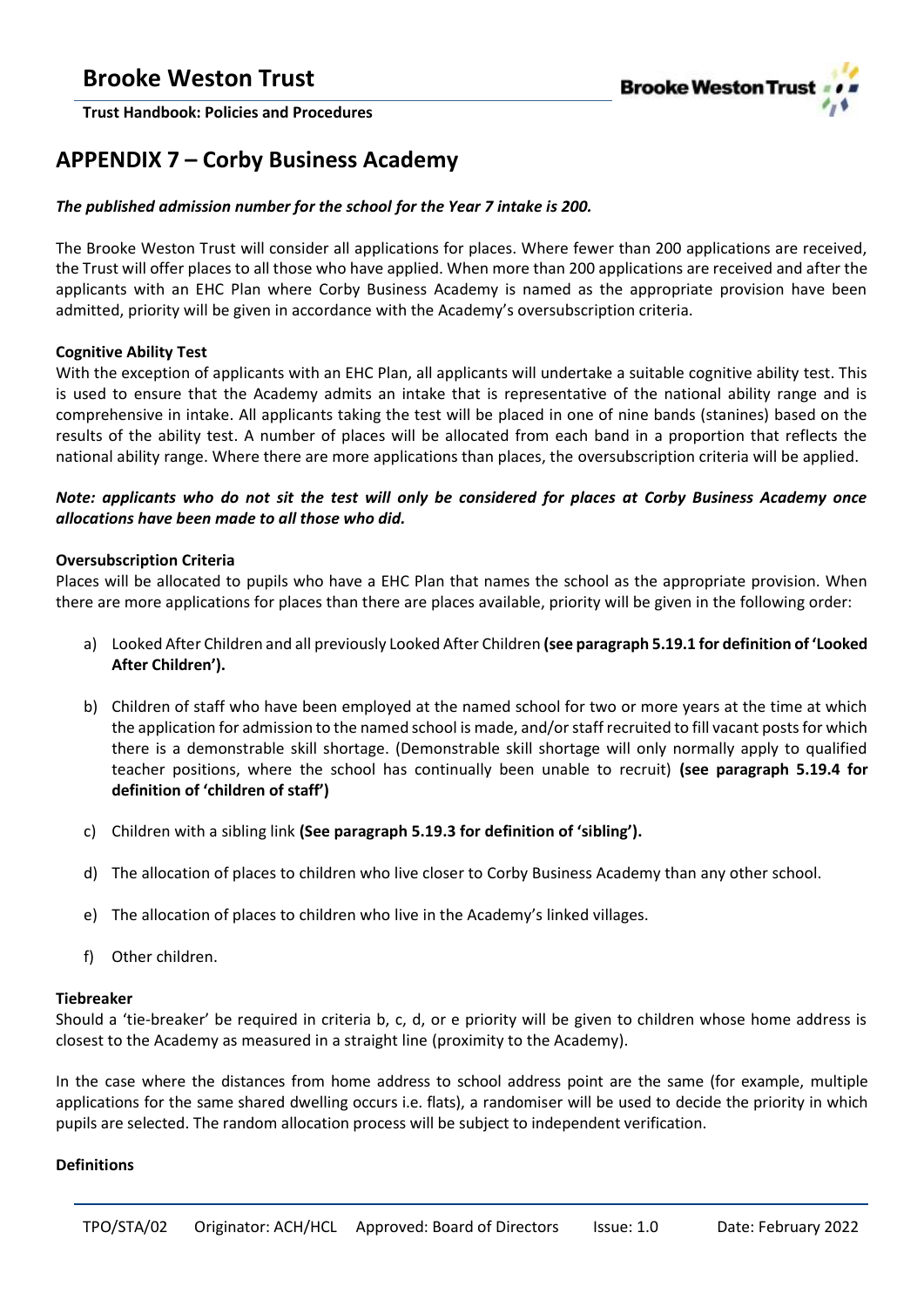

### **Trust Handbook: Policies and Procedures**

**'Any other school'** does not include Brooke Weston Academy.

**The Academy's linked villages** are the parishes of Brigstock, Gretton, Harringworth, Little Oakley, Little Stanion, Lyveden, Stanion and Weldon.

**Distance measurements** are carried out in a straight line based on a straight-line basis from the child's home to the address point of the school.

After 31st December of the year of entry for Year 7 and for all In Year applications in Years 8,9,10 and 11 if the number of In Year applications exceeds the number of places available in a Year Group, the places will be allocated through a round of random allocation, in accordance with the oversubscription criteria a, b, c, d outlined in the policy.

[www.randomizer.org/form.htm is](http://www.randomizer.org/form.htm) the website we will use to determine the randomization process. This will be subject to independent verification.

### **Year 7 Waiting List**

The following arrangements apply to Corby Business Academy.

From the 1st March until the 31st August of the offer year (the academic year before the academic year in which students are admitted into Year 7) children's position on the Year 7 waiting list will be determined solely in accordance with the oversubscription criteria. Where places become vacant they will be allocated, through a fresh round of allocation, to children on the waiting list from the stanine that has become vacant and in accordance with the oversubscription criteria. If there is no-one on the waiting list from the stanine that has a vacancy the place will be filled by a child from a neighbouring stanine on an even basis (i.e. if the first child is from a stanine above then the next will be from the stanine below). **Students who did not take the ability test will only be considered if there are places remaining once empty places have been offered to all those who did take the test.**

From the 1st September until the 31st December of the Year of entry in Year 7, late applicants (those who did not apply before the Local Authority's closing date) and anyone else who did not sit the test will be placed into the stanines on the waiting list, distributed evenly starting from stanine 5. Where places become vacant they will be allocated, through a fresh round of allocation, to children on the waiting list from the stanine that has become vacant and in accordance with the oversubscription criteria. If there is no-one on the waiting list from the stanine that has a vacancy the place will be filled by a child from a neighbouring stanine on an even basis (i.e. if the first child is from a band above then the next will be from the band below).

### **In Year Waiting Lists**

See paragraph 5.11 above.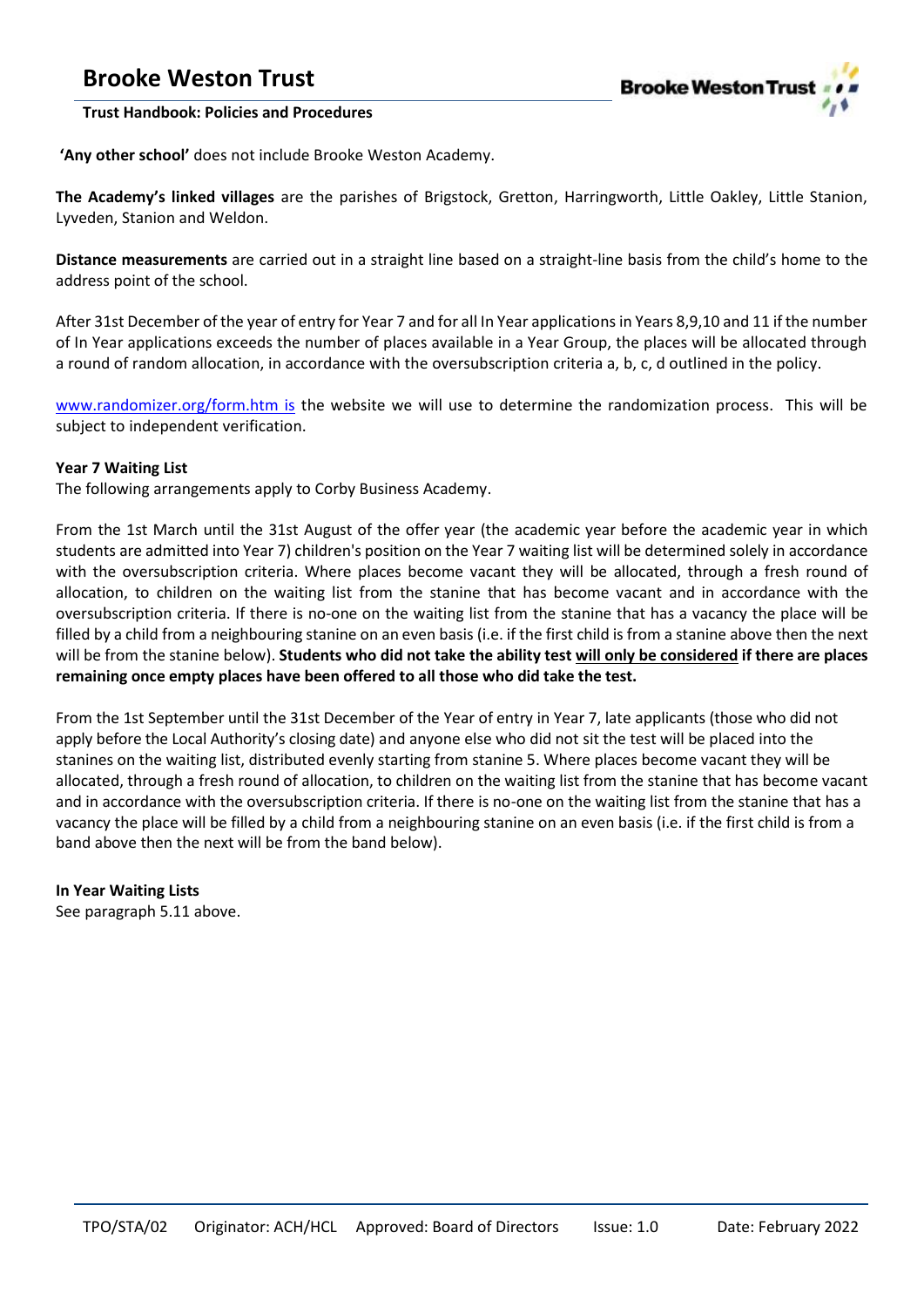

### **Trust Handbook: Policies and Procedures**

### **Arrangements for Admission to Post 16 Provision**

It is important that students select courses appropriate to their needs in terms of ability and career plans. Students must gather as much information as possible to ensure that they make well-informed decisions. Academy staff will examine subject choices and offer further guidance, should the need arise. Students will receive confirmation that their application has been successful.

### **Entry requirement**

For all students applying to Corby Business Academy the entry requirements are the same. All students are required to complete a Corby Business Academy application form. Entry requirements for all students are as follows:

### **1. Level 3 Pathway Courses**

A minimum of 5 GCSEs at level 4 including English and Maths, plus any other levels required for specific subjects.

Course entry requirements are outlined in our Sixth Form prospectus.

For those students who have not achieved a level 4 or above in English and/or Maths we offer:

### **2. Level 3 Gateway Course**

A minimum of 3 GCSEs at level 4 plus English Literature or English Language and Maths at level 3 or above, plus any other levels required for specific subjects.

Course entry requirements are outlined in our Sixth Form prospectus.

Students will be expected to retake Maths, English or both as part of this course.

In all cases, an offer will be made where the student meets the above requirements and where there is space on the course, or courses, they wish to study. The course offer is subject to change and a course may be withdrawn. In such circumstances, students will be informed at the earliest opportunity and guidance given with regards to alternative options available.

### **Admitting external students**

The Academy will admit students external to Corby Business Academy into Year 12. The published admission number for external admissions is 25. In the event that there are more than 25 external applicants eligible for entry, the oversubscription criteria will be applied.

### **Oversubscription criteria**

Following the admission of children/young people with EHC plans that name the Academy and if external applications exceed the PAN, oversubscription criteria will apply.

- a) Looked After Children and all previously Looked After Children **(see paragraph 5.19.1 for definition of 'Looked After Children').**
- b) Children with a sibling link **(See paragraph 5.19.3 for definition of 'sibling').**
- c) Distance between home address and the Academy as measured in a straight line from the child's home address point to the address point of the school.

### **Tiebreaker**

In the event of a tie (i.e. two addresses are exactly the same distance from the Academy) a place will be awarded on a random allocation basis. This will be subject to independent verification.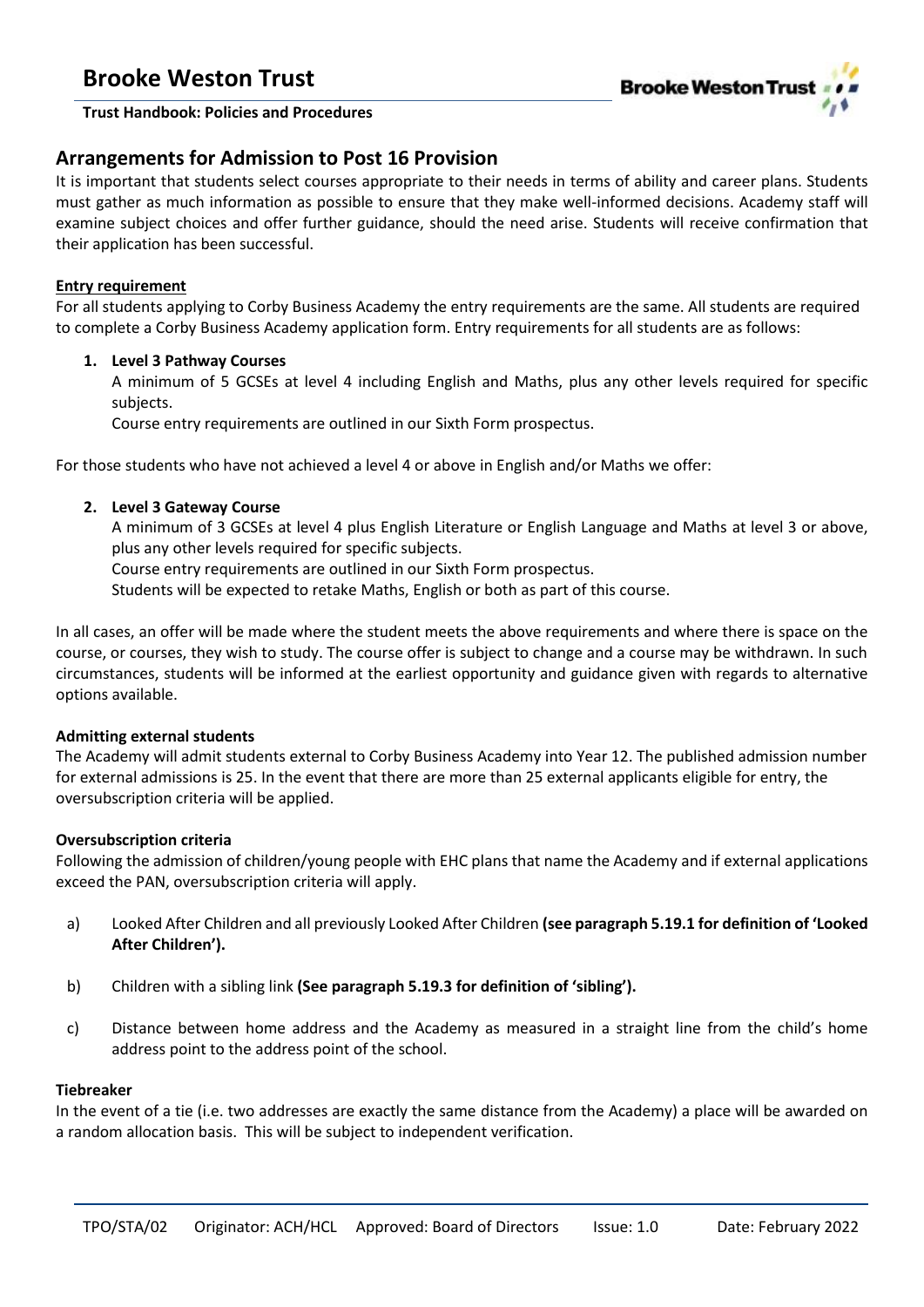

### **Trust Handbook: Policies and Procedures**

There will be a right of appeal to an Independent Appeals Panel for unsuccessful Post 16 applicants. A waiting list will be held for Year 12 students for the first academic year of admission. This waiting list will be held in line with the oversubscription criteria. The waiting list will be subject to re-ranking when a new applicant is added.

### **Notes**

Academy students supported in their learning by placement within the Unit provision may continue into the Sixth Form where the Academy is able to meet their needs.

Students entering CBA's Sixth Form will be expected to read and sign a learning agreement which outlines the commitment required to be successful in Post 16 study and the support that students can expect to receive from Academy staff. In addition, Sixth Form students must recognise that they are part of a large community and have a responsibility to abide by our dress code and conduct themselves in a manner that supports the Academy ethos.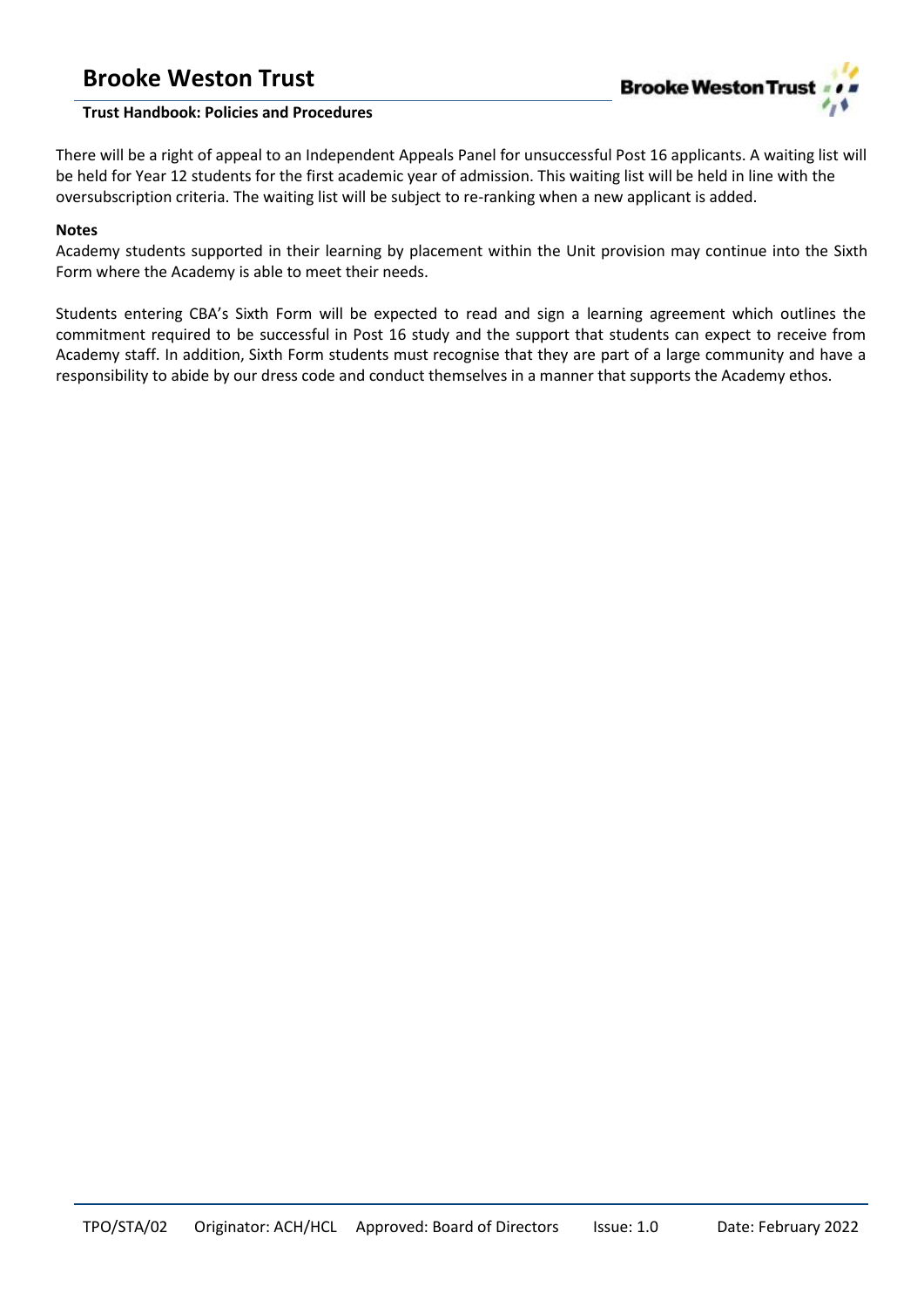

# <span id="page-21-0"></span>**APPENDIX 8 – Corby Technical School**

### *The published admission number for the school for the Year 7 intake is 150.*

The Brooke Weston Trust will consider all applications for places. Where fewer than 150 applications are received, the Trust will offer places to all those who have applied. When more than 150 applications are received and after the applicants with an EHC Plan where Corby Technical School is named as the appropriate provision have been admitted, priority will be given in accordance with the School's oversubscription criteria.

### **Cognitive Ability Test**

With the exception of applicants with an EHC Plan, all applicants will undertake a suitable cognitive ability test. This is used to ensure that the School admits an intake that is representative of the national ability range and is comprehensive in intake. All applicants taking the test will be placed in one of nine bands (stanines) based on the results of the ability test. A number of places will be allocated from each band in a proportion that reflects the national ability range. Where there are more applications than places, the oversubscription criteria will be applied.

### *Note: applicants who do not sit the test will only be considered for places at Corby Technical School once allocations have been made to all those who did.*

### **Oversubscription Criteria**

Places will be allocated to pupils who have a EHC Plan that names the school as the appropriate provision. When there are more applications for places than there are places available, priority will be given in the following order:

- a) Looked After Children and all previously Looked After Children **(see paragraph 5.19.1 for definition of 'Looked After Children').**
- b) Children of staff who have been employed at the named school for two or more years at the time at which the application for admission to the named school is made, and/or staff recruited to fill vacant posts for which there is a demonstrable skill shortage. (Demonstrable skill shortage will only normally apply to qualified teacher positions, where the school has continually been unable to recruit) **(see paragraph 5.19.4 for definition of 'children of staff').**
- c) Children with a sibling link **(see paragraph 5.19.3 for definition of 'sibling').**
- d) Children who live in the linked area (see below for definition of '**linked area**').
- e) Other children based on the distance between the home address and school.

### **Tiebreaker**

If the Admission Number is exceeded within criterion (b), (c), (d) or (e) all places within that year group will be allocated at random in the priority order listed above. The random allocation will ensure that the correct proportions are allocated from each stanine. The random allocation will be generated electronically using www.randomizer.org/form.htm and will be verified by an independent observer to guarantee fairness.

### **Linked Area**

"Corby" means the town of Corby and the associated villages for Corby secondary schools, as defined in the Local Authority's Annual Information for Parents booklet.

The associated villages are: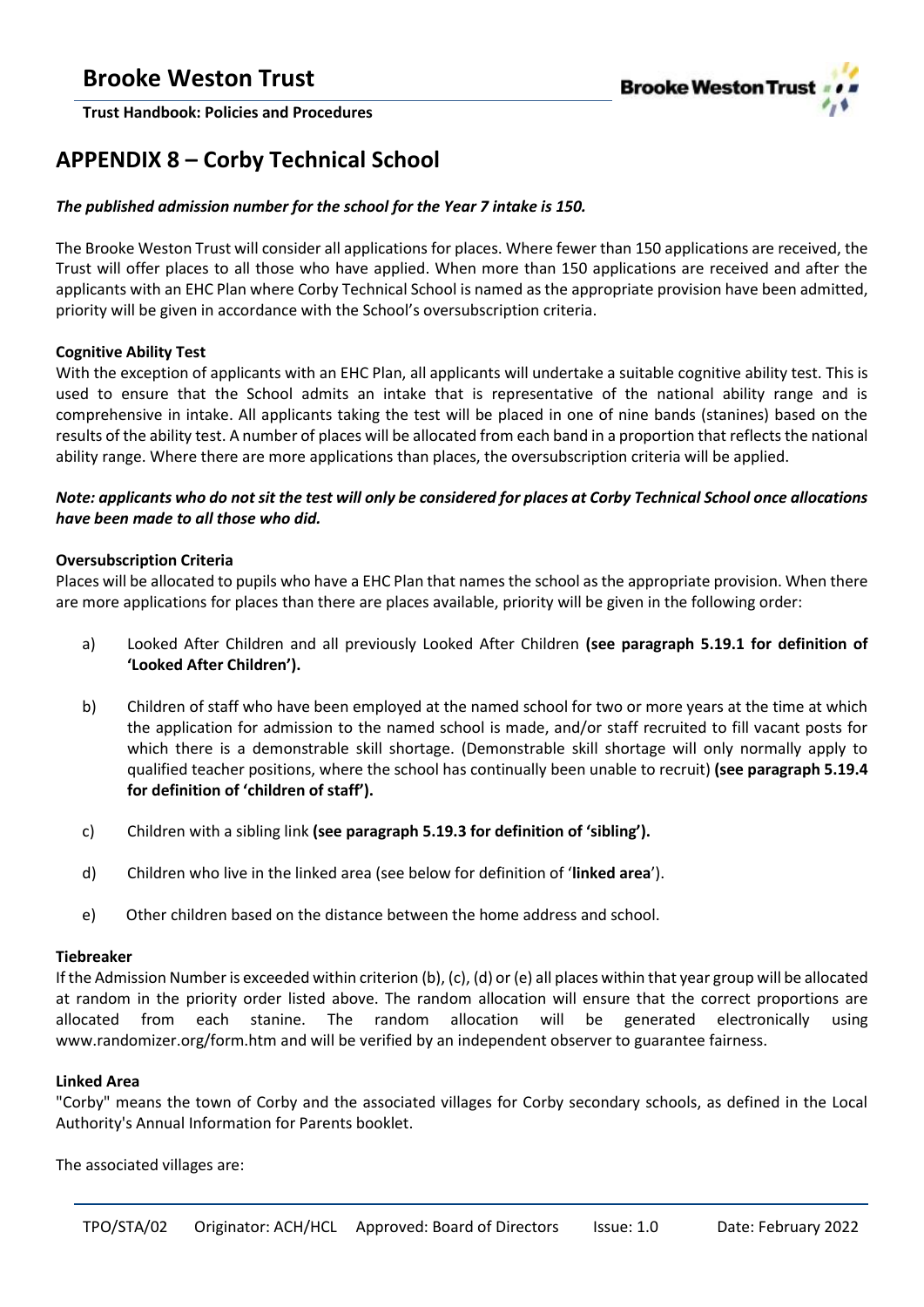

### **Trust Handbook: Policies and Procedures**

Brigstock, Cottingham, East Carlton, Great Oakley, Gretton, Harringworth, Little Oakley, Little Stanion, Lyveden, Middleton, Rockingham, Stanion and Weldon.

Distance measurements are carried out in a straight-line basis from the child's home address to the address point of the school.

### **Year 7 Waiting List**

The following arrangements apply to Corby Technical School.

From the 1st March until the 31st August of the offer year (the academic year before the academic year in which students are admitted into Year 7) children's position on the Year 7 waiting list will be determined solely in accordance with the oversubscription criteria. Where places become vacant they will be allocated, through a fresh round of allocation, to children on the waiting list from the stanine that has become vacant and in accordance with the oversubscription criteria. If there is no-one on the waiting list from the stanine that has a vacancy the place will be filled by a child from a neighbouring stanine on an even basis (i.e. if the first child is from a stanine above then the next will be from the stanine below). **Students who did not take the ability test will only be considered if there are places remaining once empty places have been offered to all those who did take the test.**

From the 1st September until the 31st December of the Year of entry in Year 7, late applicants(those who did not apply before the Local Authority's closing date) and anyone else who did not sit the test will be placed into the stanines on the waiting list, distributed evenly starting from stanine 5. Where places become vacant they will be allocated, through a fresh round of allocation, to children on the waiting list from the stanine that has become vacant and in accordance with the oversubscription criteria. If there is no-one on the waiting list from the stanine that has a vacancy the place will be filled by a child from a neighbouring stanine on an even basis (i.e. if the first child is from a band above then the next will be from the band below).

**In Year Waiting Lists** See paragraph 5.11 above.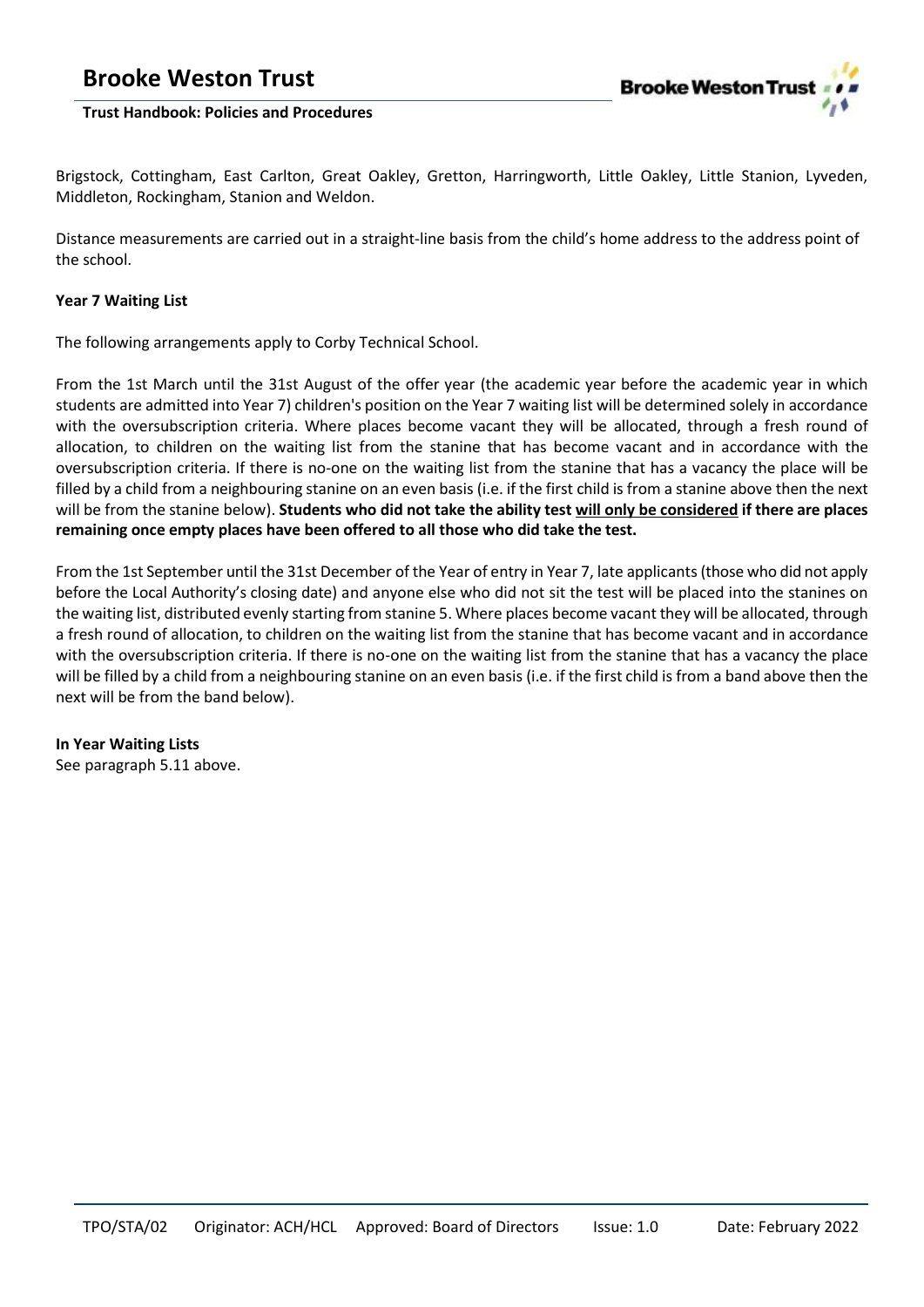

**Trust Handbook: Policies and Procedures**

### **Arrangements for Admission to Post 16 Provision**

### **Entry requirements**

For all students applying to Corby Technical School the entry requirements are the same. All students are required to complete a Corby Technical School application form. Entry requirements for all students are as follows:

- Students will be required to have achieved a minimum of a grade 4 in Mathematics and English Language.
- Students will be required to have a minimum of 5 GCSEs in total at level 4 or above (including English Language and Mathematics).
- In addition to this criteria, students will need to meet the individual subject criteria for the subjects they wish to pursue as listed in the sixth form course booklet.

For students who have not achieved a level 4 or above in English Language and/or Mathematics we offer a gateway route:

- Students will be required to have achieved a minimum of a Grade 3 in Mathematics and English Language. Students will be expected to retake Maths, English Language or both as part of this route.
- Students will be required to have a minimum of 3 GCSEs in total at level 4 or above.
- In addition to this criteria, students will need to meet the individual subject criteria for the subjects they wish to pursue as listed in the sixth form course booklet.

In all cases, an offer will be made where the student meets the above requirements and where there is space on the course, or courses, they wish to study. The course offer is subject to change and a course may be withdrawn. In such circumstances, students will be informed at the earliest opportunity and guidance given with regards to alternative options available.

### **Admitting external students**

The School will admit students external to Corby Technical School into Year 12. The published admission number for external admissions is 20. In the event that there are more than 20 external applicants eligible for entry, the oversubscription criteria will be applied.

### **Oversubscription criteria**

Following the admission of children/young people with EHC plans that name the School and if external applications meeting the entry requirements exceed the PAN, oversubscription criteria will apply in the following order:

- a) Looked After Children and all previously Looked After Children **(see paragraph 5.19.1 for definition of 'Looked After Children').**
- b) Children with a sibling link **(See paragraph 5.19.3 for definition of 'sibling').**
- c) Children of staff where that member of staff has been employed at the Academy for two or more years at the time at which the application for admission to the school is made, and/or the member of staff is recruited to fill a vacant post for which there is demonstrable skill shortage in the area **(see paragraph 5.19.4 for definition of 'children of staff').**

In the event of a tie, a place will be awarded on a random allocation basis. This will be subject to independent verification.

There will be a right of appeal to an Independent Appeals Panel for unsuccessful Post 16 applicants. A waiting list will be held for Year 12 students for the first academic year of admission. This waiting list will be held in line with the oversubscription criteria. The waiting list will be subject to re-ranking when a new applicant is added.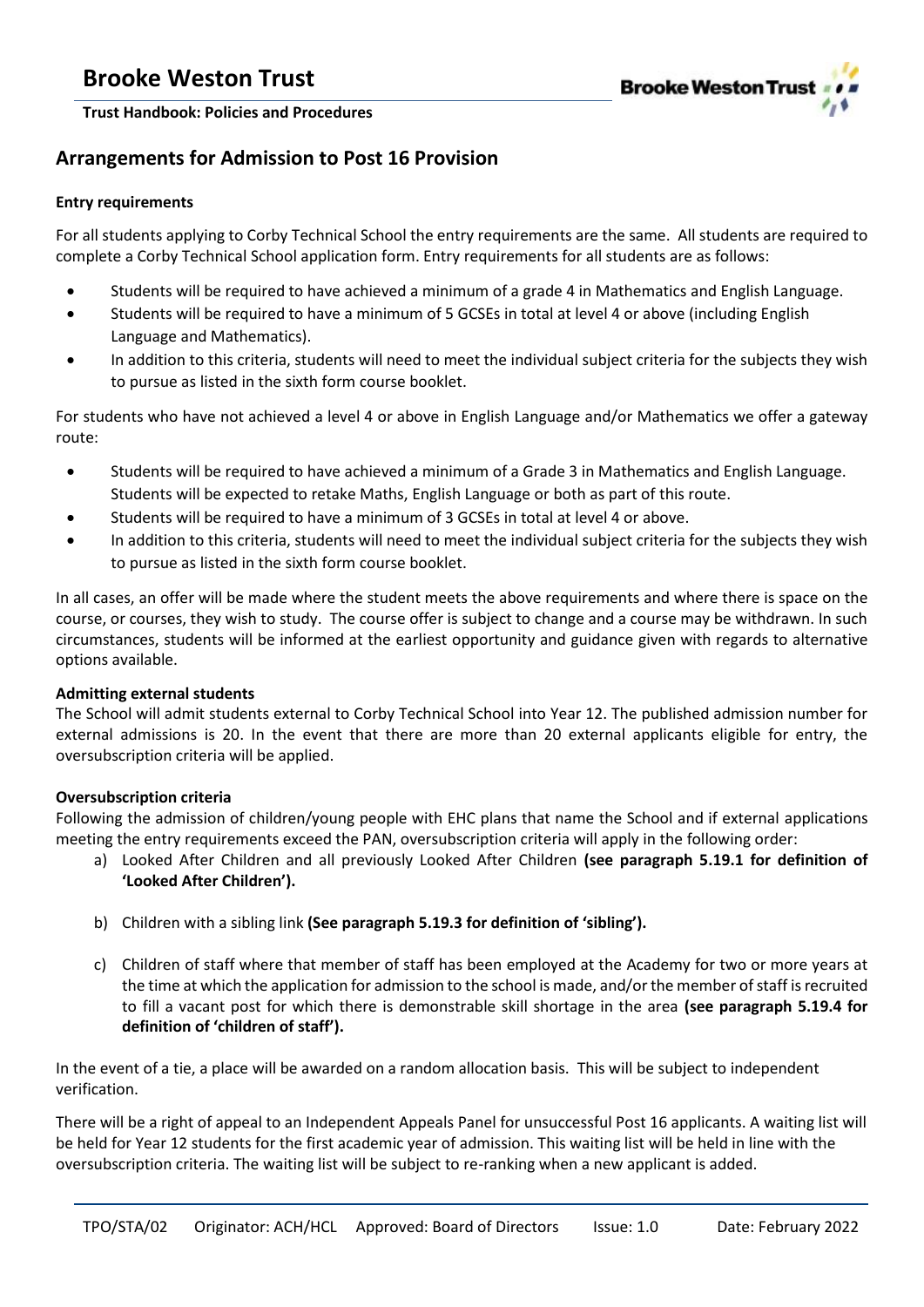

### <span id="page-24-0"></span>**APPENDIX 9 – Kettering Science Academy**

### *The published admission number for the school for the Year 7 intake is 270.*

The Brooke Weston Trust will consider all applications for places. Where fewer than 270 applications are received, the Trust will offer places to all those who have applied. When more than 270 applications are received and after the applicants with an EHC Plan where Kettering Science Academy is named as the appropriate provision have been admitted, priority will be given in accordance with the Academy's oversubscription criteria.

### **Cognitive Ability Test**

With the exception of applicants with an EHC Plan, all applicants will undertake a suitable cognitive ability test. This is used to ensure that the Academy admits an intake that is representative of the national ability range and is comprehensive in intake. All applicants taking the test will be placed in one of nine bands (stanines) based on the results of the ability test. A number of places will be allocated from each band in a proportion that reflects the national ability range. Where there are more applications than places, the oversubscription criteria will be applied.

### *Note: applicants who do not sit the test will only be considered for places at Kettering Science Academy once allocations have been made to all those who did.*

### **Oversubscription Criteria**

Places will be allocated to pupils who have a EHC Plan that names the school as the appropriate provision. When there are more applications for places than there are places available, priority will be given in the following order:

- a) Looked After Children and all previously Looked After Children **(see paragraph 5.19.1 for definition of 'Looked After Children').**
- b) Children with a sibling link **(See paragraph 5.19.3 for definition of 'sibling').**
- c) Children who live in the villages linked to the Academy Broughton, Cransley, Mawsley and Pytchley.
- d) Children of staff who have been employed at the named school for two or more years at the time at which the application for admission to the named school is made, and/or staff recruited to fill vacant posts for which there is a demonstrable skill shortage. (Demonstrable skill shortage will only normally apply to qualified teacher positions, where the school has continually been unable to recruit) **(see paragraph 5.19.4 for definition of 'children of staff').**
- e) Children who live in the defined area as described below Within the area bordered by: Barton Road where it meets the River Ise, the A6900 London Road up to the A4300 to include Naseby Road where it borders the River Ise. This includes all roads leading from main roads directly feeding off Deeble Road. (All houses within this defined area).
- f) Other children.

### **Distance Tiebreaker**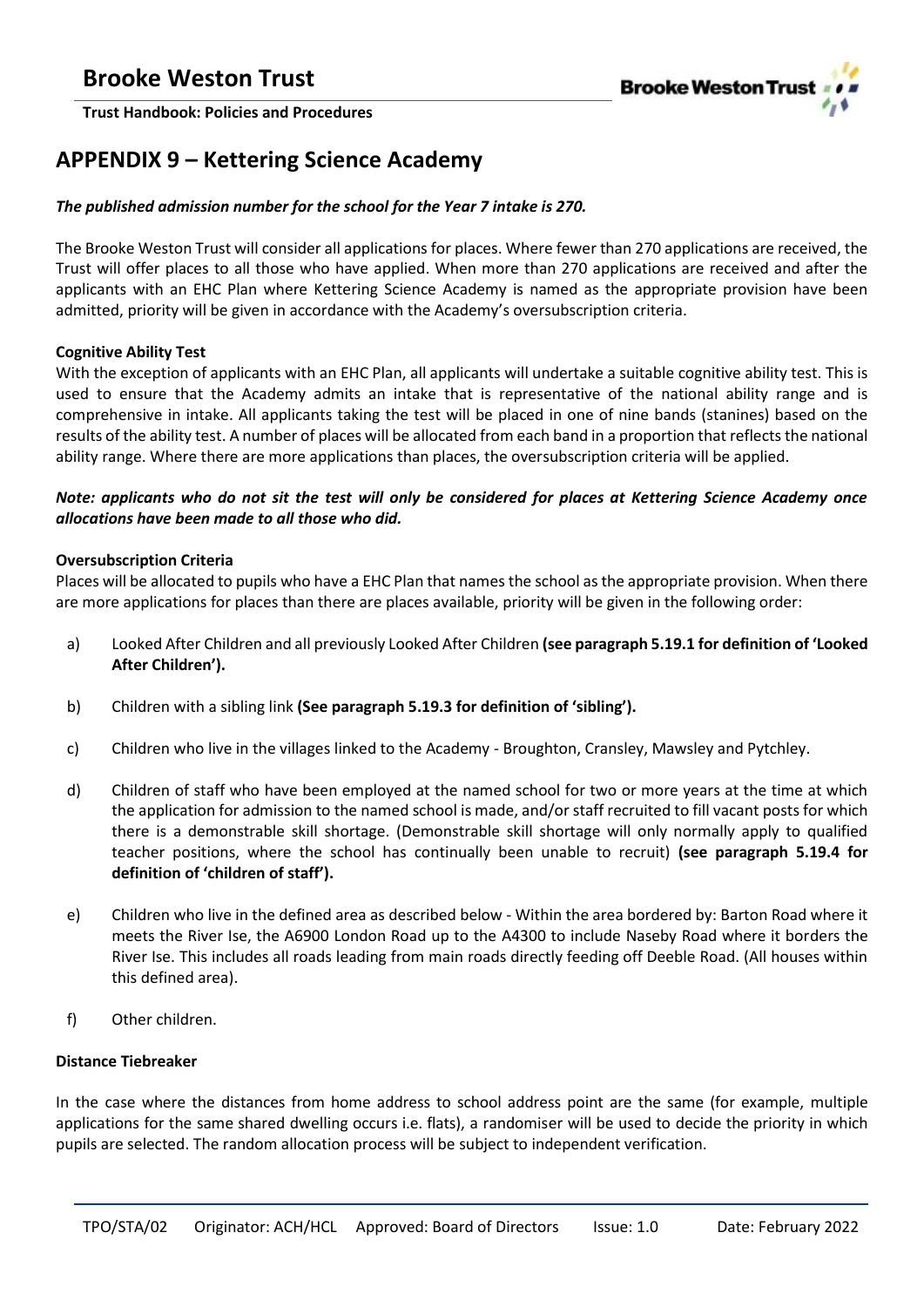### **Trust Handbook: Policies and Procedures**



### **Year 7 Waiting List**

The following arrangements apply to Kettering Science Academy.

From the 1st March until the 31st August of the offer year (the academic year before the academic year in which students are admitted into Year 7) children's position on the Year 7 waiting list will be determined solely in accordance with the oversubscription criteria. Where places become vacant they will be allocated, through a fresh round of allocation, to children on the waiting list from the stanine that has become vacant and in accordance with the oversubscription criteria. If there is no-one on the waiting list from the stanine that has a vacancy the place will be filled by a child from a neighbouring stanine on an even basis (i.e. if the first child is from a stanine above then the next will be from the stanine below). **Students who did not take the ability test will only be considered if there are places remaining once empty places have been offered to all those who did take the test.**

From the 1st September until the 31st December of the Year of entry in Year 7, late applicants(those who did not apply before the Local Authority's closing date) and anyone else who did not sit the test will be placed into the stanines on the waiting list, distributed evenly starting from stanine 5. Where places become vacant they will be allocated, through a fresh round of allocation, to children on the waiting list from the stanine that has become vacant and in accordance with the oversubscription criteria. If there is no-one on the waiting list from the stanine that has a vacancy the place will be filled by a child from a neighbouring stanine on an even basis (i.e. if the first child is from a band above then the next will be from the band below).

**In Year Waiting Lists** See paragraph 5.11 above.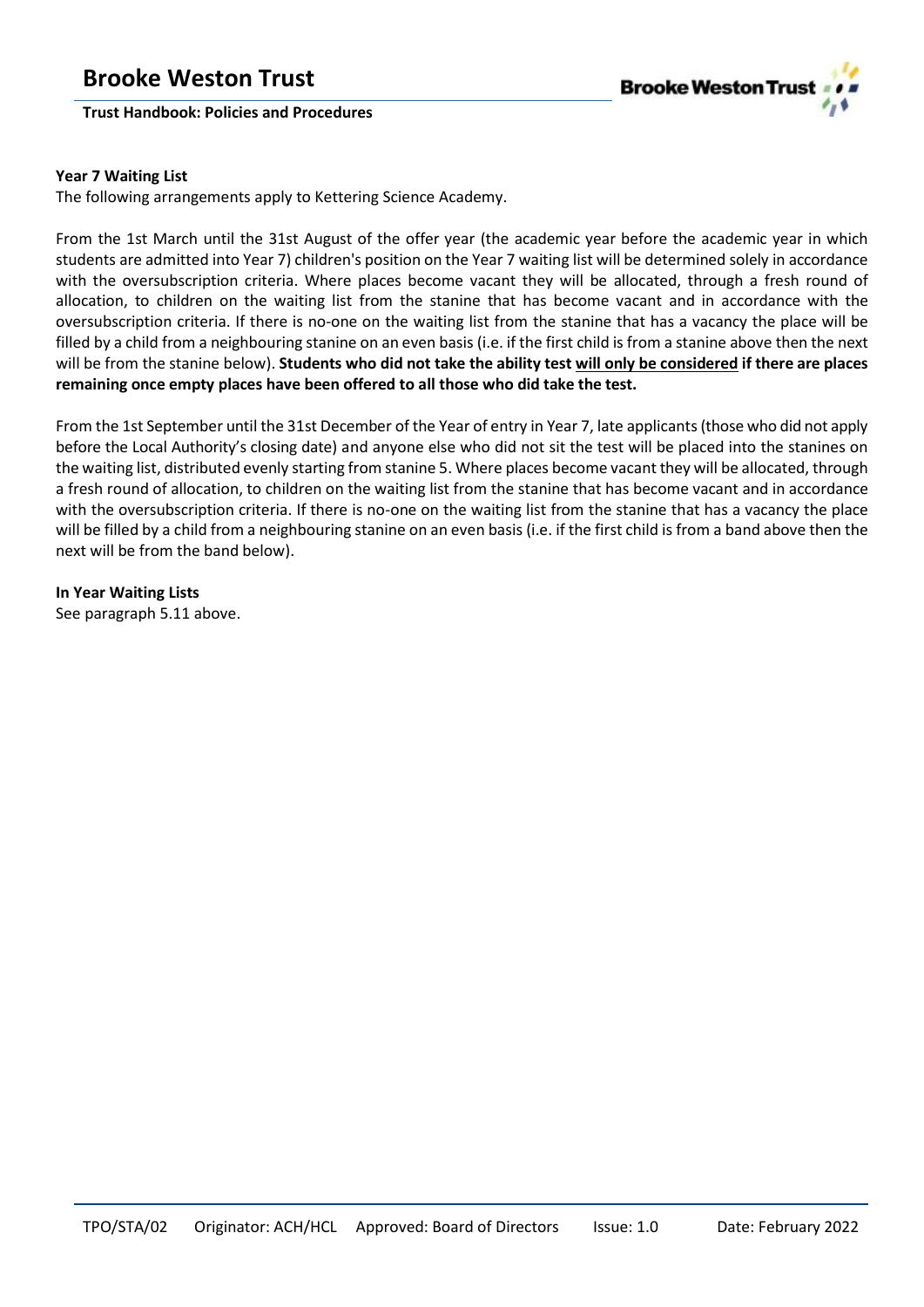

### **Arrangements for Admission to Post 16 Provision**

### **Entry Requirements**

For all students applying to Kettering Science Academy the entry requirements are the same. All students are required to complete a Kettering Science Academy application form. Entry requirements for all students are as follows:

All students will be expected to have met the minimum academic entry requirements for the Sixth Form – this is a minimum of 5 qualifications at level 4 including English and mathematics (see prospectus for further information).

In addition to the Sixth Form's minimum academic entry requirements, pupils will need to satisfy minimum entrance requirements for the courses they wish to take. If either internal or external applicants fail to meet the minimum course requirements, they will be given the option of pursuing any alternative courses for which they do meet the minimum academic requirements.

When the Sixth Form is undersubscribed, all applicants meeting the minimum academic entry requirements will be admitted.

In all cases, an offer will be made where the student meets the above requirements and where there is space on the course, or courses, they wish to study. The course offer is subject to change and a course may be withdrawn. In such circumstances, students will be informed at the earliest opportunity and guidance given with regards to alternative options available.

### **Admitting external students**

The Academy will admit students external to Kettering Science Academy into Year 12. The published admission number for external admissions is 25. In the event that there are more than 25 external applicants eligible for entry, the oversubscription criteria will be applied.

### **Oversubscription criteria**

When there are more external applicants that satisfy any academic entry requirements than the number of Post 16 places available and after the admission of pupils with statements of Special Educational Needs or an EHC Plan where Kettering Science Academy is named as the appropriate provision, the criteria will be applied in the order in which they are set out below:

- a) Looked After Children and all previously Looked After Children **(see paragraph 5.19.1 for definition of 'Looked After Children').**
- b) Children with a sibling link **(See paragraph 5.19.3 for definition of 'sibling').**
- c) Children who live in the villages linked to the Academy: Broughton, Cransley, Mawsley and Pytchley.
- d) Children who live in the defined area as described below Within the area bordered by: Barton Road where it meets the River Ise, the A6900 London Road up to the A4300 to include Naseby Road where it borders the River Ise. This includes all roads leading from main roads directly feeding off Deeble Road. (All houses within this defined area). A map is available from the Academy upon request.
- e) Other children.

### **Tiebreaker**

In the event of a tie break, the distance from the child's home address and the academy will be measured and those living closest to the academy will be given priority. Where it is impossible to separate children on this basis random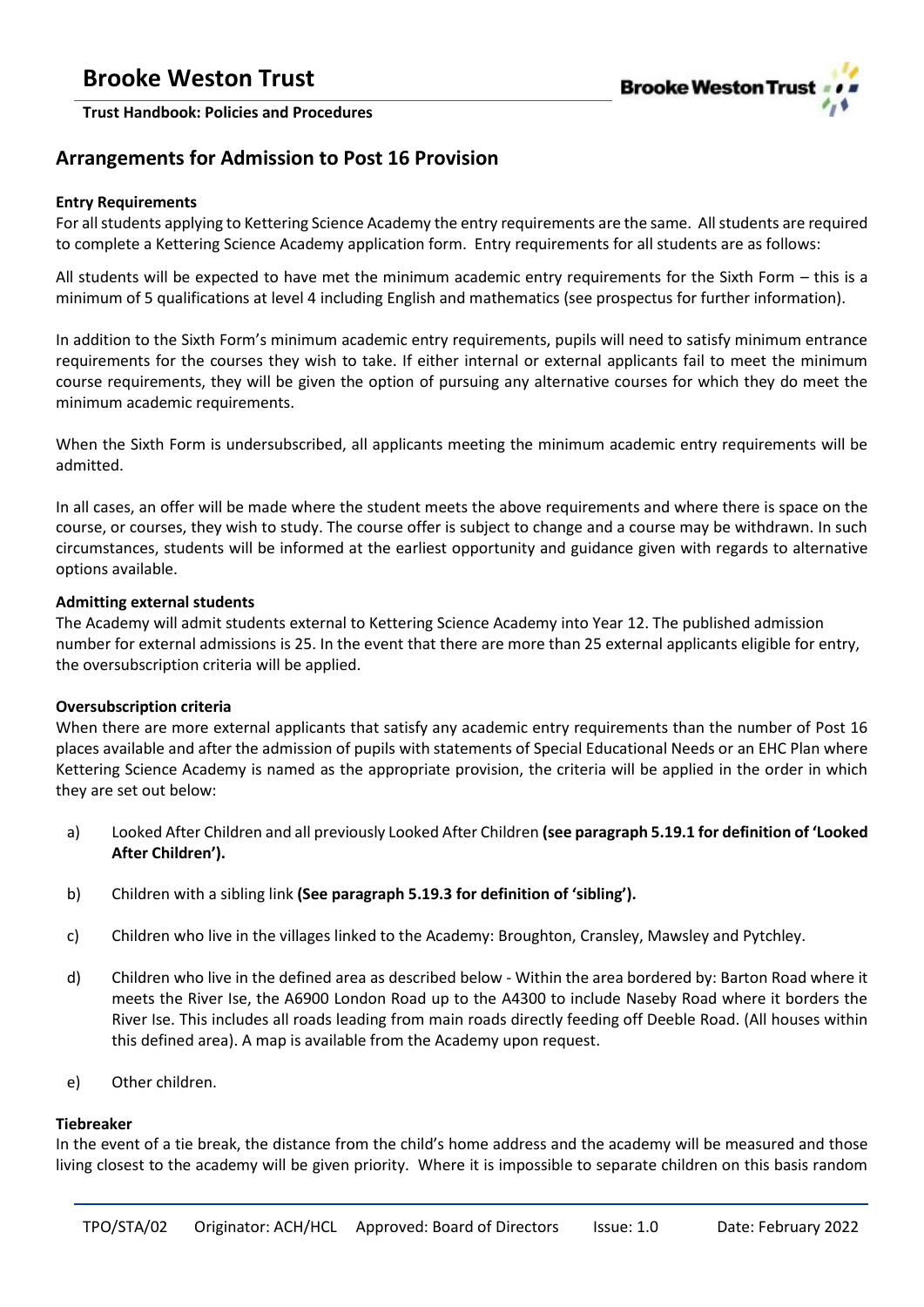

### **Trust Handbook: Policies and Procedures**

allocation will be used to determine admission. www.randomizer.org/form.htm is the website used and this process will be independently verified.

There will be a right of appeal to an Independent Appeals Panel for unsuccessful Post 16 applicants. A waiting list will be held for Year 12 students for the first academic year of admission. This waiting list will be held in line with the oversubscription criteria. The waiting list will be subject to re-ranking when a new applicant is added.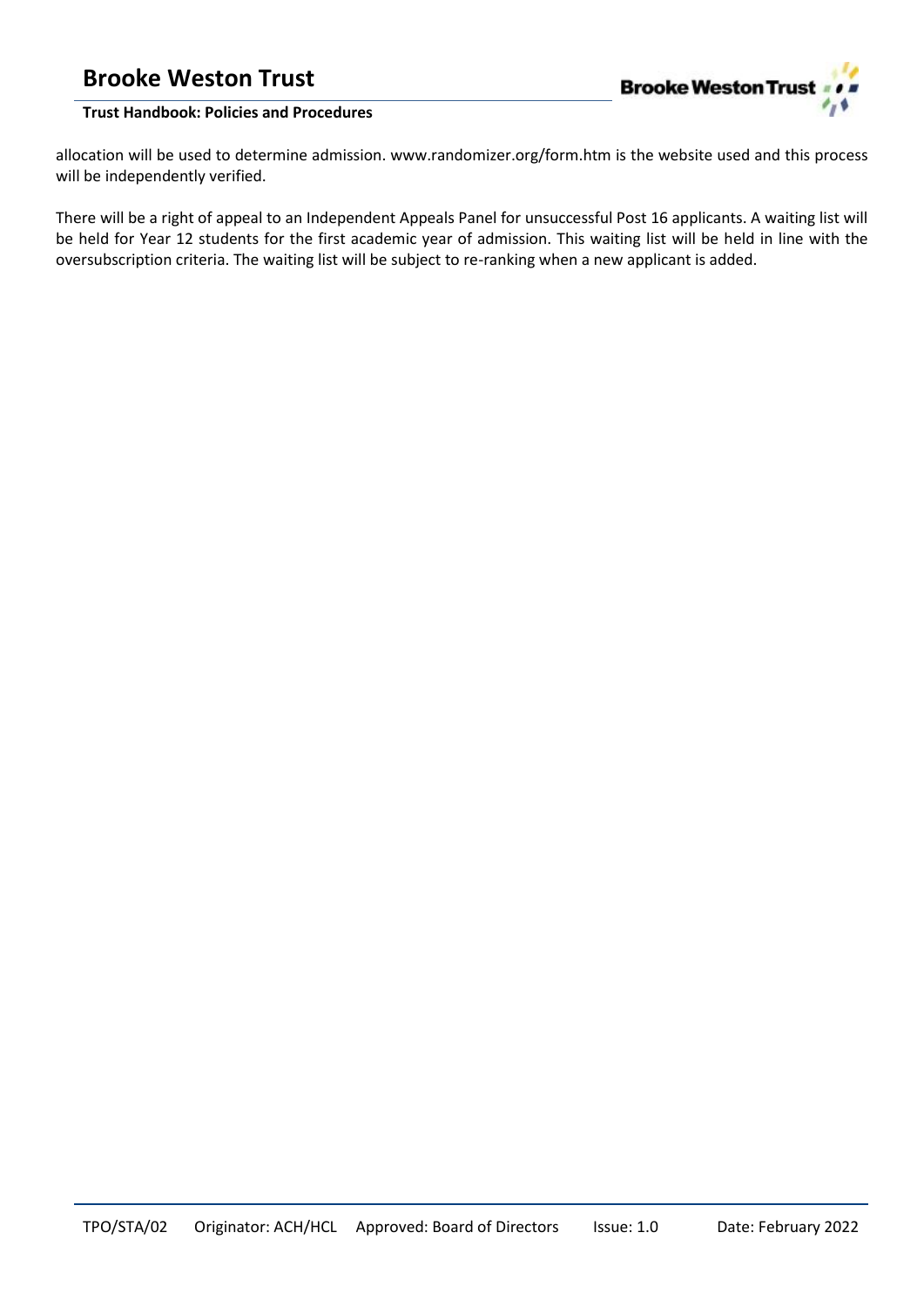

# <span id="page-28-0"></span>**Appendix 10 – Thomas Clarkson Academy**

### *The published admission number for the school for the Year 7 intake is 240.*

The Brooke Weston Trust will consider all applications for places. Where fewer than 240 applications are received, the Trust will offer places to all those who have applied. When more than 240 applications are received and after the applicants with an EHC Plan where Thomas Clarkson Academy is named as the appropriate provision have been admitted, priority will be given in accordance with the Academy's oversubscription criteria.

### **Oversubscription Criteria**

Places will be allocated to pupils who have a EHC Plan that names the school as the appropriate provision. When there are more applications for places than there are places available, priority will be given in the following order:

- a) Looked After Children and all previously Looked After Children **(see paragraph 5.19.1 for definition of 'Looked After Children').**
- b) Children of staff where that member of staff has been employed at the school for two or more years at the time at which the application for admission to the school is made, and/or the member of staff is recruited to fill a vacant post for which there is a demonstrable skill shortage in the area **(see paragraph 5.19.4 for definition of 'children of staff').**
- c) Children with a sibling link **(see paragraph 5.19.3 for definition of 'sibling').**

Following allocation of places for these categories Thomas Clarkson Academy will prioritise children who live in its [catchment area.](https://my.cambridgeshire.gov.uk/?tab=maps&layers=SecondaryCatchments,PrimaryCatchments/br)

d) Children **living in the catchment area** that attend a **Primary School within the catchment area.** These are *(in alphabetical order)*:

Alderman Payne Primary School Beaupre Primary Elm Primary Elm Road Primary Friday Bridge Primary Gorefield Primary School Guyhirn Primary Kinderley Primary Leverington Primary Academy Murrow Primary Academy Orchards CofE Primary School Peckover Primary Ramnoth Junior School St Peter's CofE Aided Junior School - Academy Wisbech St Mary CofE Academy

e) Children **living within the catchment area** at the time of application.

Any remaining applications will be allocated using the following criteria: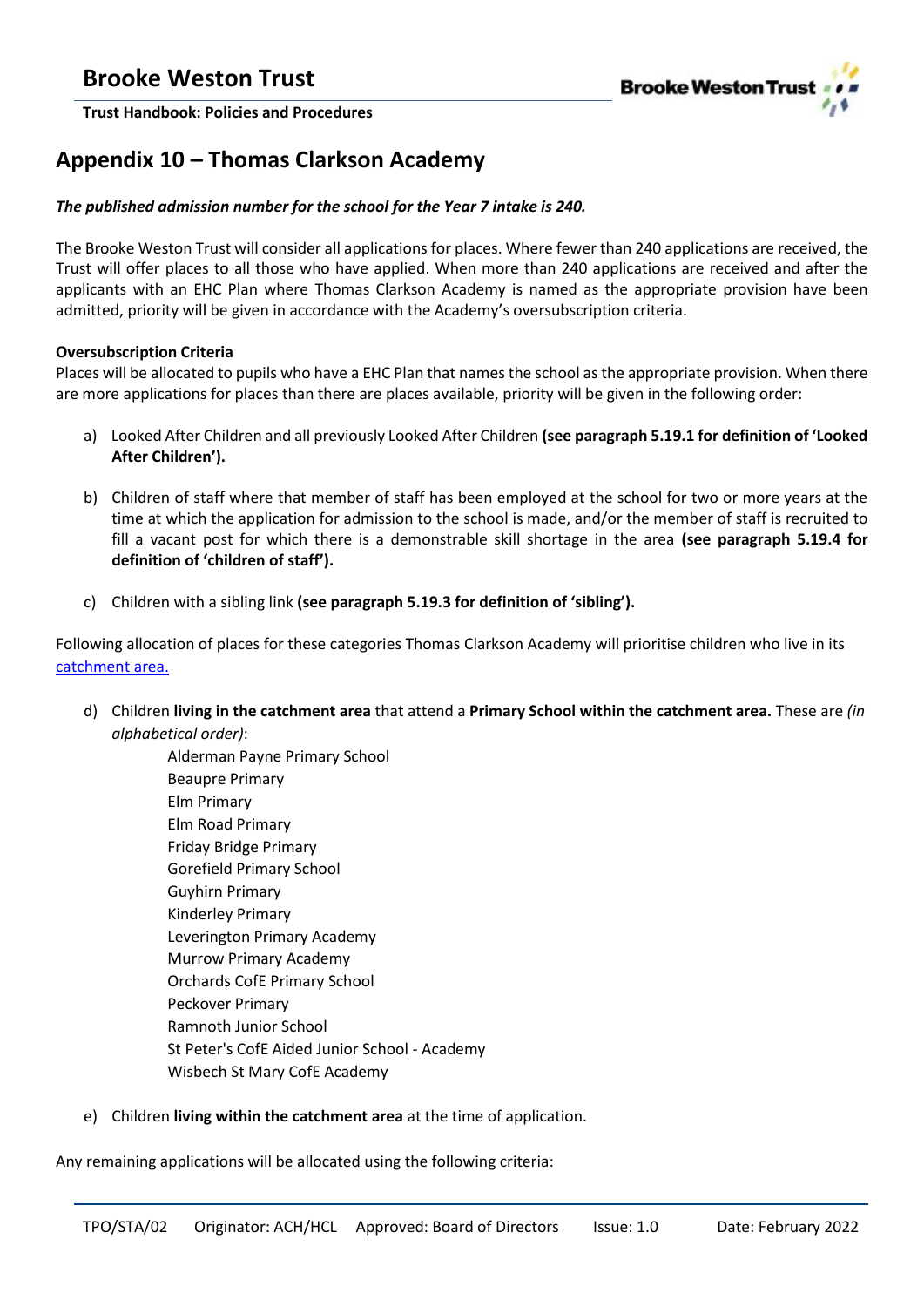

**Trust Handbook: Policies and Procedures**

- f) Children that **attend a Primary school within the catchment area** but do not live within the catchment area.
- g) Other children based on the **distance between home and school**. Priority will be given to children who live in Cambridgeshire according to the shortest straight-line distance.

Straight line distance for admissions purposes is measured using the straight-line distance from the address point of the home, as defined by the National Land and Property Gazetteer (NLPG) to the main pupil entrance of the Academy.

### **Tiebreaker**

If the Admission Number is exceeded within criterion (b), (c), (d), (e), (f) and (g) all places within that year group will be allocated at random in the priority order listed above. The random allocation will be generated electronically using www.randomizer.org/form.htm and will be verified by an independent observer to guarantee fairness.

### **Year 7 Waiting List**

The following arrangements apply to Thomas Clarkson Academy.

From the 1st March until the 31st August of the offer year (the academic year before the academic year in which students are admitted into Year 7) children's position on the Year 7 waiting list will be determined solely in accordance with the oversubscription criteria. Where places become vacant they will be allocated, through a fresh round of allocation, to children on the waiting list in accordance with the oversubscription criteria.

From the 1st September until the 31st December of the Year of entry in Year 7 – Where places become vacant they will be allocated, through a fresh round of allocation, to children on the waiting list in accordance with the oversubscription criteria.

The waiting list will be open to any parent/carer to ask for his/her child's name to be placed on the waiting list, following an unsuccessful application to the Academy and to parents/carers who have not previously applied for a place during the academic year.

**In Year Waiting Lists** See paragraph 5.11 above.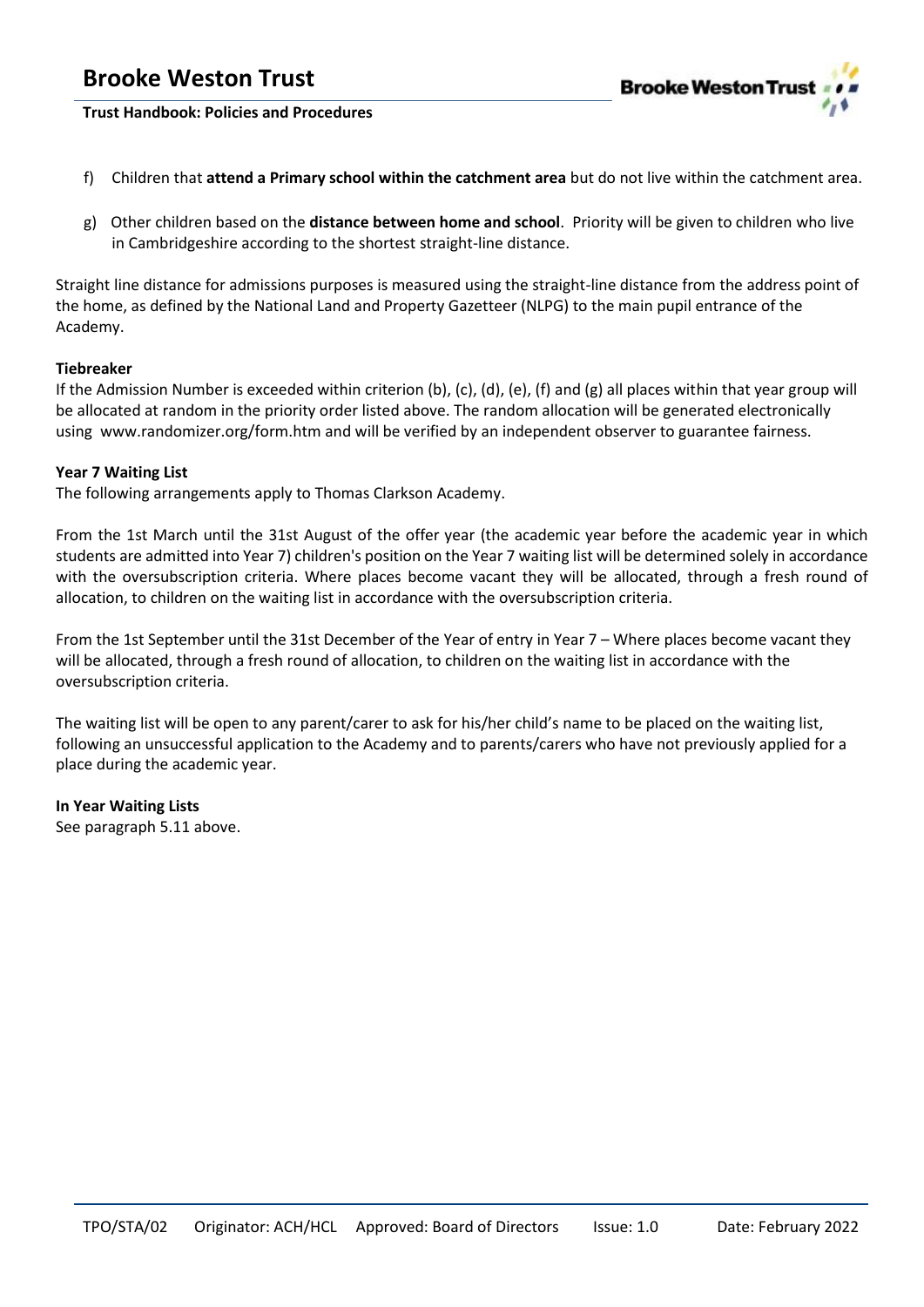

### **Trust Handbook: Policies and Procedures**

### **Arrangements for Admission to Post 16 Provision**

It is important that students select courses appropriate to their needs in terms of ability and career plans. Students must gather as much information as possible to ensure that they make well-informed decisions. Academy staff will examine subject choices and offer further guidance, should the need arise. Students will receive confirmation that their application has been successful.

### **Entry Requirements**

For all students applying to Thomas Clarkson Academy the entry requirements are the same. All students are required to complete a Thomas Clarkson Academy application form (obtained via the website or from the office). Entry requirements for all students are as follows:

- A level courses: a minimum of 5 grades at GCSE Grade 5 and above.
- There are subject specific requirements for advanced level. These can be found in the Sixth Form Prospectus.
- Students who have not achieved a Grade 4 in English and/or maths will be expected to re-take a level 2 qualification in the subject during year 12.
- Level 3 vocational courses: a minimum of 5 grades at GCSE Grade 4 or above.

Thomas Clarkson Academy reserve the right to remove any Sixth Form course if demand for the course is not financially viable. In such circumstances, students will be informed at the earliest opportunity and guidance given with regards to the alternative options available.

### **Admitting external students**

The Academy will admit students external to Thomas Clarkson Academy into Year 12. The published admission number for external admissions is 25. In the event that there are more than 25 external applicants eligible for entry, the oversubscription criteria will be applied.

### **Oversubscription Criteria**

In the event of the number of external applications received exceeding the overall Sixth Form PAN and following the admission of pupils with a statement of special educational needs statement or Education Health Care (EHC) plan which names the Academy, priority for places will be allocated against the following criteria in the order listed:

- 1. **Looked after Children (LAC)** and all previously Looked after Children **(see paragraph 5.19.1 for definition of 'Looked After Children').**
- 2. **Sibling link** children who will have an older sibling attending the Academy at the time of admission in Years 7 to 13 or had a sibling in Year 13 on National Secondary Allocation Day **(see paragraph 5.19.3 for definition of 'sibling').**
- 3. **Children of any member of staff** employed by Thomas Clarkson Academy **(see paragraph 5.19.4 for definition of 'children of staff').**
- 4. Children that attended Thomas Clarkson Academy in Year 11.
- 5. Children **living within the catchment area** at the time of application.
- 6. Other children based on the **distance between home and school**. Priority will be given to children who live in Cambridgeshire according to the shortest straight-line distance.